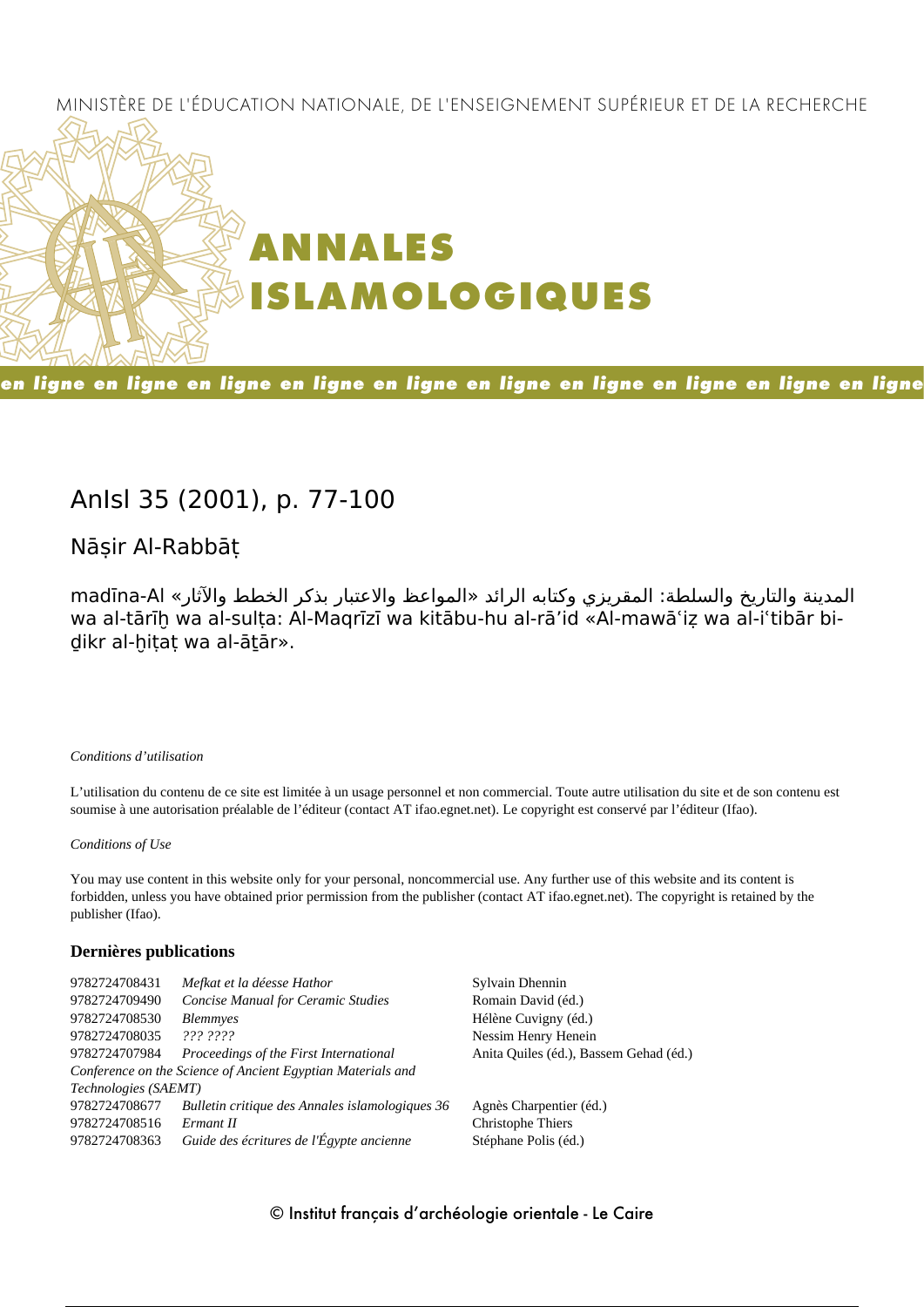كلما التقاه عبر الزمن أهمية لحظة اللقاء وطوبوغرافية مكان اللقاء . وعندما يشرح ابن شلبي للمقريزي ما حل بموقع خان الخليلي في زمانه هو أي في القرن العشرين، يتنهد المقريزي ويقول، «لم يبق إلا الاسم...آه يا مصر كم تحفظ ذاكرتك من أسماء ٤٢.»

هذه العبارة القصيرة تختصر مكانة المقريزي في الوعي المصري المعاصر كصاحب أوسع وأشمل وأعمق كتاب عن تاريخ مصر القروسطي. فهو الذي حفظ ذكرى العديد من الأمكنة التبي اندثرت بحفظه لأسمائها، وهو أيضاً الذي حفظ وصف هذه الأمكنة والقصص التي نسجت حولها مما منحها بعداً تاريخياً بغض النظر عن اختفائها مما أبقاها حية في أفئدة المعاصرين. فالمقريزي إِذن لعب ومازال يلعب دوراً مهماً في خطاب الهوية الوطنية المصرية، فهو الذي يقدم تاريخ المكان وتاريخ الناس، أي الأجداد، الذين عاشوا فيه، على الأقل حتى القرن الخامس عشر. أي أن كتاب المقريزي عن «خطط مصر» أصبح في عصرنا هذا المفعم بالوطنية موئل ومخزن التراث الوطني كما عرفه المفكر الأمريكي في شؤون التراث داڤيد لوفنتال (David Lowenthal) ببعديه القومي، كتاريخ سردي متكامل، والمكاني، كتاريخ مادي متكامل، في الوقت الذي اختفى فيه ممثلي البعدين الأصليين، أي الناس والأبنية ٢. هذان البعدان يشكلان فيما بينهما الدعامتين الأساسيتين لأي شعور بالتراث الوطنبي، ذلك المكون الأساسي للهوية الوطنية مع غيره من العناصر الأساسية كاللغة والأرض والمصير المشترك. وبالتالي فالمقريزي قد أصبح اليوم علامة وهادياً ورائداً في الشعور والمخيال المصري المعاصرين ليس فقط بفضل المعلومات التي حفظها في كتابه عن الخطط، بل وكما حاولت أن أبين في هذا البحث، بفضل تحليله التاريخي العميق ونفسه الوطني شديد الانتماء والعارم المبثوثين في تضاعيف الكتاب. وهذه مكانة لعمري يستحقها.

<sup>٤٢</sup> خيري شلبي، رحلات الطرشجي الحلوجي (القاهرة: مكتبة للمعجم الراجع تحليل:

David Lowenthal, Possessed by the Past: The Heritage Crusade and the Spoils of History (London: Viking, 1997), p. 127-172.

مدبولى، ١٩٩١)، ٢١.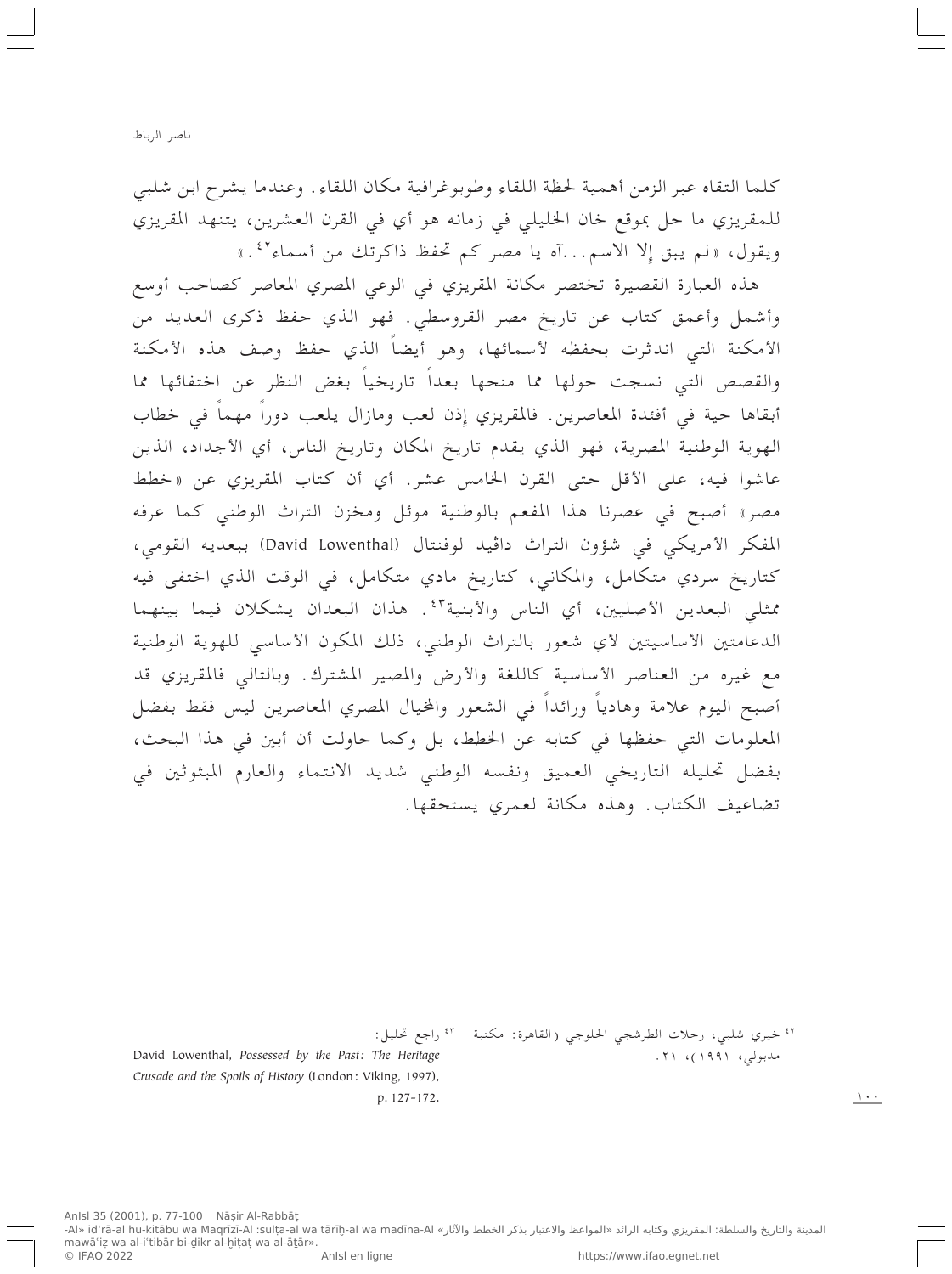من خلال تواصله مع الكتابات التصوفية الإشراقية القروسطية، وبخاصة فلسفة ابن عربي وأتباعه، وتجاربه في إِعادة صياغتها روائياً وتعبيرياً. فهو هنا، بعد تجارب متتابعة أودعها معظم كتبه التي نشرها في الثمانينات وبدايات التسعينات، يستلهم من العمارة الكثير ويحملها من المعاني مايتجاوز المباشر والصريح إِلى «بث لرسائل خفية يصعب التصريح بمضامينها لصعوبة العوامل المدبرة للوقت فكه السلم

ولم يقتصر ظهور المقريزي في الأدب المصري الحديث على الرواية التاريخية أو شبه التاريخية أو السيرة الذاتية كما في أعمال الغيطاني، بل تعداها ليظهر في نوع أدبي قليل الانتشار في الأدب العربي مقارنة بطغيانه في آداب ثقافات أخرى: الخيال العلمي، وبالتحديد روايات السفر عبر الزمن. فالمقريزي نفسه يظهر كشخصية متميزة في واحدة من أكثر الروايات المصرية المعاصرة سخرية ونقداً، وبالنهاية تشاؤماً من الوضع الصعب الذي تمر به البلاد، «رحلات الطرشجي الحلوجي» (١٩٩١) لخيري شلبي. في هذه الرواية الخيالية يتنقل الراوي، ابن شلبي أو الكاتب نفسه، في الزمان القاهري الماضي من دون أن يكون له أدنى سيطرة على سفره عبر الزمن من أجل هدف مضحك: حضور احتفال أول يوم من رمضان الذي يقيمه الخليفة الفاطمي المعز لدين الله بمناسبة انتهاء أعمال البناء في عاصمته الجديدة القاهرة. ولكن الهدف الأعمق من هذه الرحلات العشوائية على الأغلب هو تمكين الراوي/الكاتب من بناء شخصية مصرية متسامحة، مرحة، طيبة القلب وأزلية البعد، ربما كمحاولة من خيري شلبي لدفع الشعور الكئيب بالعجز عن فهم التطورات المعاصرة في مصر حيث يسود التعنت والتعصب والانغلاق\<sup>؛</sup> . . ولايتمكن الراوي من الوصول إلى دعوته، وإنما نتابعه وهو يترامى من زمن قاهري لآخر قبل وبعد بناء القاهرة ومروراً بعهود الفاطميين والطولونيين والمماليك. وهو في تجواله عبر الزمن يمر بشخصيات فوق زمنية مثله، كابن الحكم وابن تغري بردي وستانلي لين پول صاحب كتاب تاريخ القاهرة، ولكن أهمها تقى الدين المقريزي الذي يلعب في الرواية دوراً أساسياً كدليل ابن شلبي في كل ما يتعلق بتاريخ القاهرة السياسي والمعماري. فهو شيخ جليل مهتم بمتابعة تاريخ القاهرة العمراني أينما حل ومهما حصل له. وهو يشرح لابن شلبي

> <sup>، ب</sup>راجع تحليلي لعلاقة الغيطاني بالقاهرة وبالعمارة في مقالي « دلائل العمران في أسفار البنيان: العمارة في كتابات جمال الغيطاني». الهلال، السنة ١٠٧، العدد ١ (يناير  $.109 - 107$  : (1999

<sup>٤١</sup> راجع تحليل:

Michael Cooperson, «Remembering the Future: Arabic Time-Travel Literature», Edebiyat 8 (1998): 171-89, esp. p. 179-184.

 $99$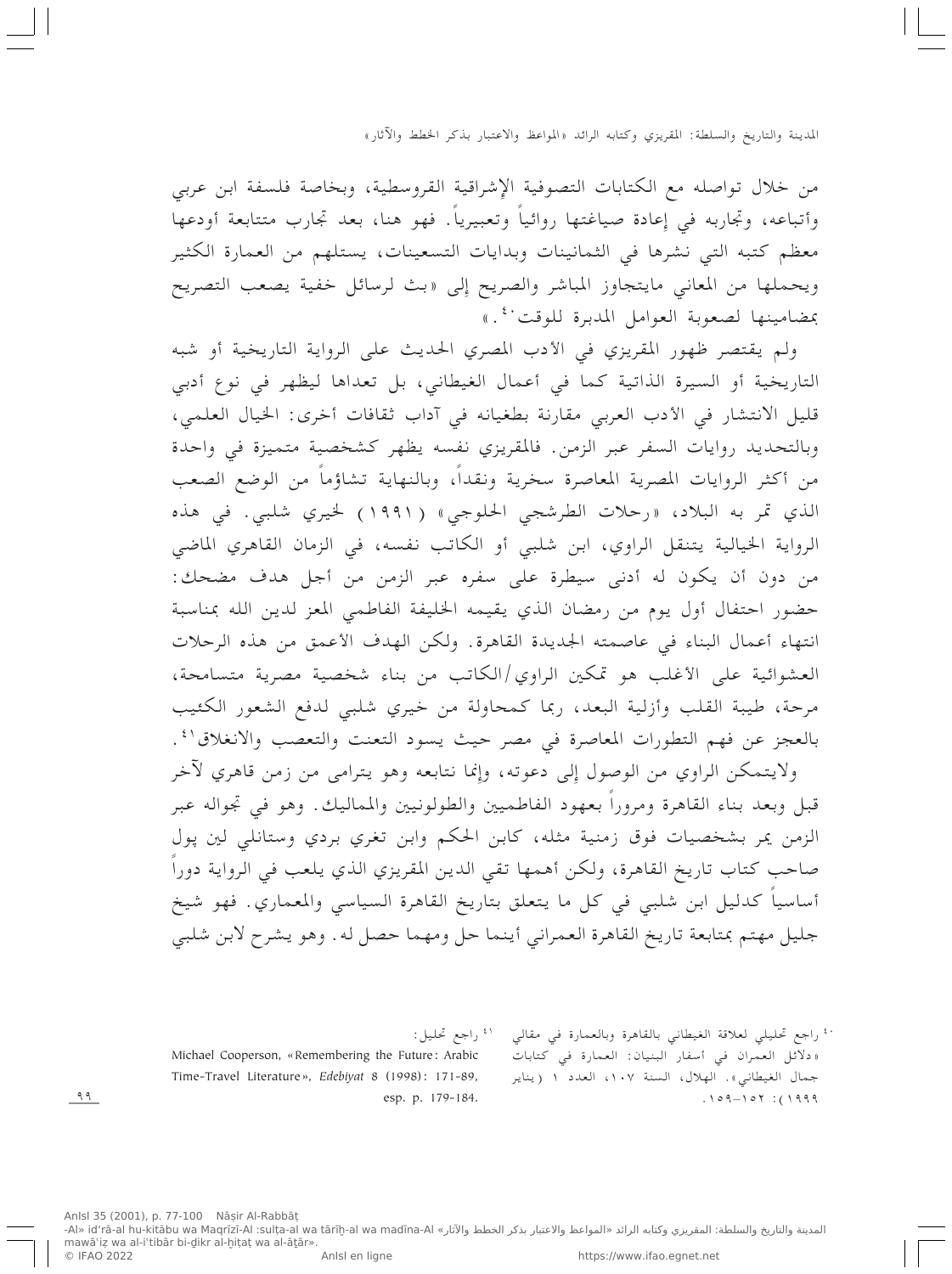أشكال توضيحية أو مخططات على النص الوصفي التفصيلي مع أنه كان قطعاً مطلعاً على الكتب العمرانية الأوروبية الحديثة، وعلى «وصف مصر» بالذات. ولكن «خطط» مبارك على عكس « خطط » المقريزي لا تحمل في طيات تحليلها العمراني هموماً اجتماعية ولا تنبئ عن نفس نقدي قوي، بل ولا حتى توحى بأن هناك علاقة مباشرة بين العمران والسياسة على الرغم من أنها كتبت على الأغلب بهدف حصر منجزات الخديوي اسماعيل، راعي مبارك الأصلى، وابنه توفيق الذي أخذ الكتاب اسمه ٣٠.

ومازال المقريزي حتى يومنا هذا يشغل موقعاً متميزاً بالنسبة لمؤرخى القاهرة من مصريين وغيرهم الذين يعولون عليه في بحثهم في تاريخ القاهرة العمراني وتاريخ مصر بل وحتى بعض النقاط المهمة في التاريخ الثقافي الإسلامي<sup>٣٩</sup>. وهو بالإضافة لذلك يحتل موقعا متميزا في وجدان المؤرخين المصريين المعاصرين الذين يشعرون بتآخى عقلى وعاطفي معه من خلال وطنيته الواضحة في الخطط حتى أن بعضهم، كمحمد مصطفى زيادة وجمال الدين الشيال، نعته بالوطني الغيور بغض النظر عن أنه عاش ٤٠٠ سنة قبل ظهور فكرة الوطنية كما نعرفها.

ولم يبق التأثر بالمقريزي والإعجاب بخططه محصوراً في المجال التاريخي بل تجاوزه في السنين الأخيرة ليلج الجال القصصى والروائي على يد روائيين كبار مثل جمال الغيطاني الذي تقمص دور المقريزي في مجموعته الصغيرة «خطط الغيطاني» (١٩٨٠) التي يمكن رؤيتها كاستكمال معنوي لتأريخ عمران القاهرة الذي بدأه المقريزي في محاولة منه لحفظ ذكرى العصر الذهبي الذي ولى. ولكن «خطط الغيطاني» تؤرخ لقاهرة معاصرة بأسلوب فرداني، غير سردي أساساً، يتمحور حول علاقة الكاتب نفسه الحميمية والخاصة بالقاهرة الشعبية المعاصرة، وحول رؤيته السياسية النقدية لتغير ملامح المدينة وطبوغرافيتها بتغير رموز وأشكال السلطة فيها وتطور وسائل قمعها وسيطرتها على الرأي العام. وقد خطا الغيطاني خطوة جريئة جديدة في كتابه «سفر البنيان» (روايات الهلال، سبتمبر ١٩٩٧) حيث تماهي مع العمارة نفسها وأحياناً مع عناصرها المكونة، محولًا إياها إلى أدوات تعبيرية عن فلسفته الوجودية التي طورها بشكل حثيث

> <sup>٣٨</sup> على باشا مبارك، الخطط التوفيقية الجديدة، ٢٠ جزءاً (بولاق، ١٨٨٨–١٨٨٩)، راجع الجزء ١: ٢٥–٢٧٧؛ وكذلك: Crabbs, Jr., The Writing of History in Nineteenth-Century Egypt, p. 114-119.

> ٣٩ لايزال كتاب المقريزي نبراساً هادياً للمؤرخين المصريين المعاصرين، ليس فقط في معلوماته بل أيضاً في منهجه

واتجاهه. من أجل مراجعة تأثيره على المؤرخين المعماريين المعاصرين راجع مقالي:

Nasser Rabbat, «Writing the History of Islamic Architecture in Cairo», Design Book Review 31 (Winter  $1994$ : p. 48-51.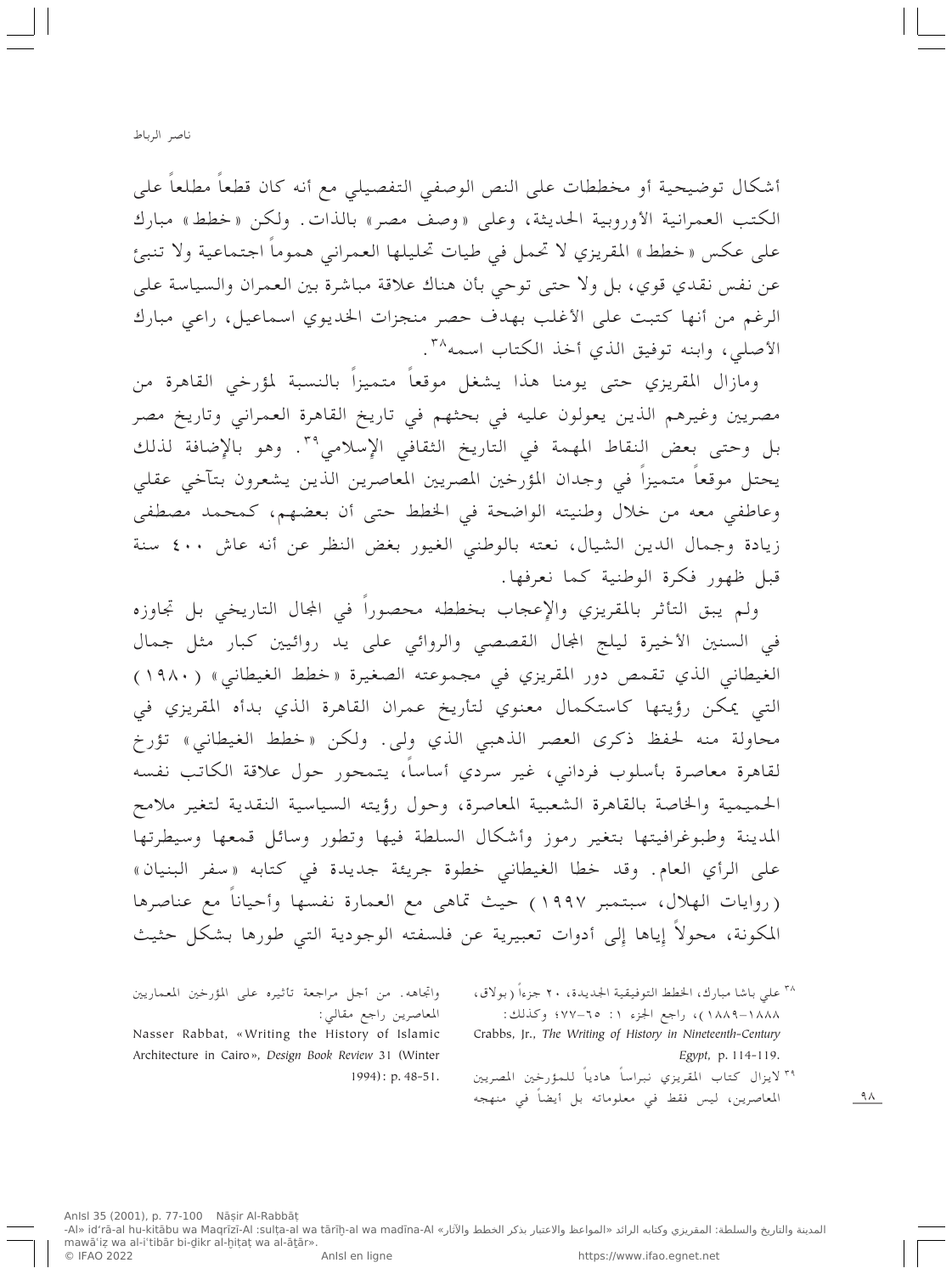و١٨٢٨ على شكل تسع أجزاء من النصوص واثني عشر جزءاً من الأشكال من القطع الكبير شكلت فيما بينها قاعدة معرفية متكاملة لدراسة مصر حسب ما توصلت إليه مناهج الابستمولوجيا الأوروبية في القرن التاسع عشر<sup>٣٦</sup>. وقد احتلت دراسة عمران وعمارة القاهرة ما يقارب الجزء من النصوص وجزءاً من الأشكال من القسم الخصص لمصر الحديثة. وكان المقريزي، ولا غرابة، مصدراً أساسياً للعلماء الفرنسيين الذين اعتمدوا على ترجمات ناقصة لخططه في نصوصهم، ولكنهم، بطبيعة الحال، لم يشاركوه نقده للسلطة ولا ألمه لتدهور القاهرة في عصره، وإن أدانت نصوصهم أيضاً سوء سلطة المماليك في العهد العثماني وحملتهم مسؤولية مباشرة عما آلت إليه أحوال مصر في القرن الثامن عشر. وقد اختلفت الأهداف طبعاً بين المقريزي والفرنسيين الذين كانوا يفتشون عن مبرر أخلاقي وعملي لاحتلالهم لمصر من خلال نظرتهم لأنفسهم كأصحاب مهمة حضارية هدفها انتشال مصر صاحبة الحضارة الفرعونية المتألقة من وهدة قروسطيتها المتطاولة وإدخالها العصر الحديث، طبعاً في ظل الحماية، أو الوصاية، الفرنسية ٣٧.

ولكن المقريزي حافظ على موقعه كمؤرخ القاهرة الرئيسي في الفترة اللاحقة لكتاب «وصف مصر»، بل واستمر باحتلال مركز الصدارة كمرجع أساسى بالنسبة للمؤرخين المصريين المحدثين الذين ابتدأوا منذ النصف الثاني من القرن التاسع عشر تحت ضغط الحداثة الأوروبية المنشأ بالاهتمام بتاريخهم العمراني ثانية بعد ركود طويل. ولم يعامل هؤلاء المؤرخون المحدثون المقريزي على أنه مصدر معلوماتي فقط، بل اتخذه الكثير نبراساً فكرياً ومنهجياً، حتى أن البعض قلدوه في لغته كما هي حال على باشا مبارك في كتابه «الخطط التوفيقية الجديدة» الذي أكمل فيه خطط المقريزي من حيث انتهت في القرن الخامس عشر، بل وبني ما أضافه من معلومات واحصائيات على ديدن خطط المقريزي من دون إدخال أية

> <sup>٣٦</sup> من أجل تحليل واف لأهداف وإنجازات: كتاب وصف مصر، الدولة الحديثة أو الحالة الحديثة لمصر، الذي قام المرحوم زهير الشايب بنشر ترجمة عربية له وتابعت زوجته نشر بقية المجموعة من عدة مجلدات بعد وفاته (القاهرة: مكتبة مدبولي، ١٩٨٦)، راجع:

Charles Coulston Gillispie and Michael Dewachter, eds., Monuments of Egypt the Napoleonic Edition: The Complete Archaeological Plates from la Description de l'Égypte (Princeton: Princeton University Press, 1987), introduction, p. 1-29.

<sup>٣٧</sup> راجع المصادر الثلاث التالية من أجل تحليل للحملة النابوليونية من وجهة نظر فرنسية استعمارية، فتحليل نقدي من وجهة نظر مصرية معاصرة، فآخر نقدي من وجهة نظر فرنسية استعرابية معاصرة على التوالي:

Édouard Driault, «La Renaissance de l'Égypte», Napoléon, revue des études napoléoniennes 14, 1 (jan-fev. 1925): 5-22; Anwar Louca, «La renaissance égyptienne et les limites de l'œuvre de Bonaparte», Cahiers d'histoire égyptienne 7, 1 (fév. 1955): 1-20; Jacques Berque, Egypt: Imperialism & Revolution, trans. J. Stewart (London: Faber & Faber, 1972), esp. 101-102.

 $9V$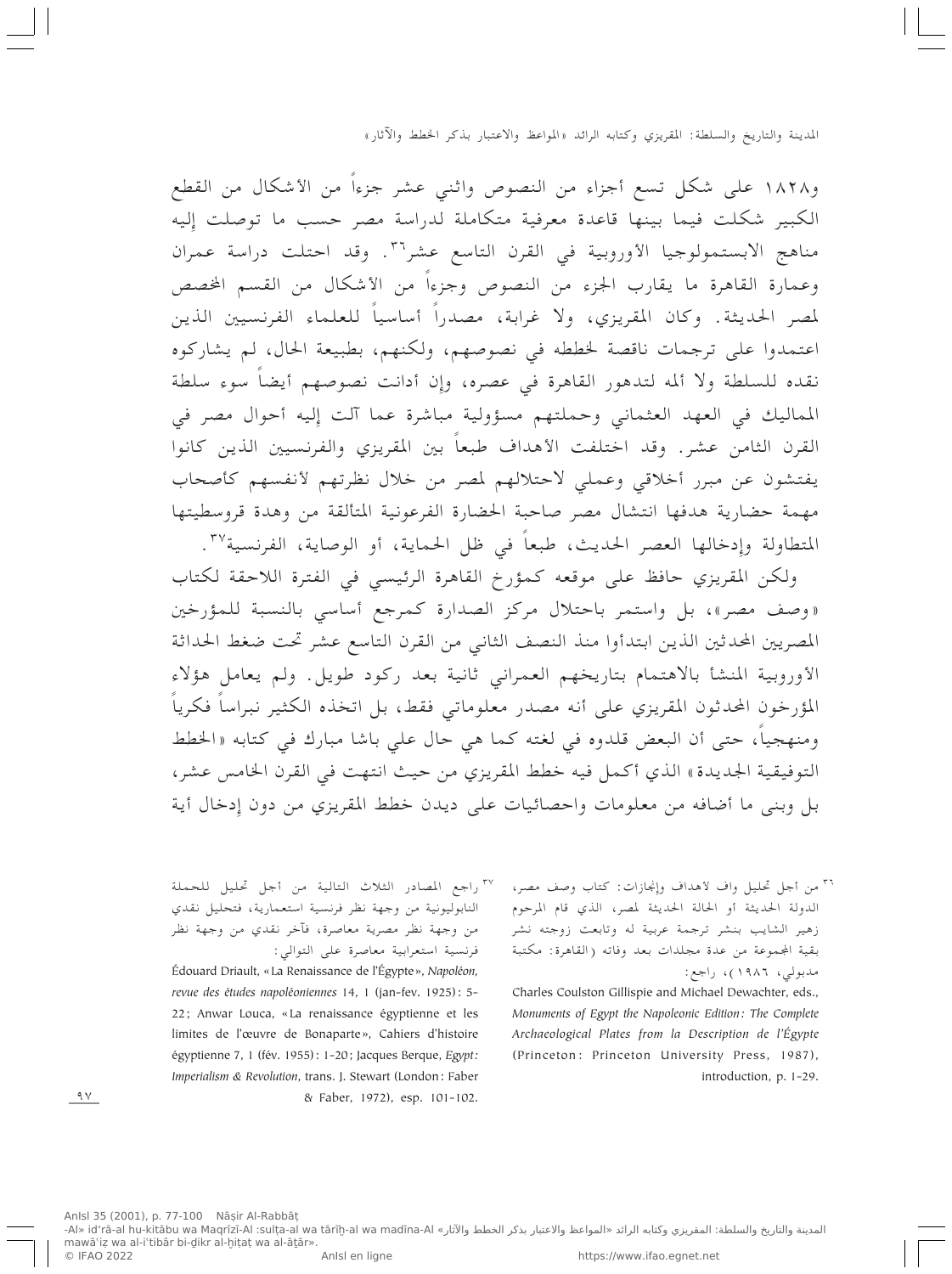العلمي أو الفقهي تسمح بهذا النوع من التفكير والاستنتاج. ولكنه بنظرة المؤرخ المحلل والمنظر الثاقبة تمكن من استيعاب العلاقة بين ازدهار المدينة وعدالة السلطة، ووضع يده بجرأة يعز نظيرها حتى في يومنا هذا على الجرح الذي عاينه ينزف وحلل مسبباته وبيّن نتائجه. فالمقريزي بالحقيقة في كتابه هذا رائد معرفي سابق للعديد من الأنواع التاريخية الاجتماعية التحليلية التي ظهرت في أوروبا القرن التاسع عشر وأسست من خلالها علوم إجتماعية مهمة كالتاريخ الاقتصادي والتاريخ العمراني والسوسيولوجيا، والنوع الأكثر شمولية والذي كان يعرف بتاريخ الحضارات<sup>٢٤</sup>(History of Civilization). ولعله لهذا السبب بشكل خاص تميز عن غيره من مؤرخي القاهرة من سابقيه ولاحقيه من العصر المملوكي المتأخر وحتى القرن التاسع عشر. فلا السيوطي في كتابه «حسن المحاضرة في تاريخ مصر والقاهرة»، ولا أبي حامد القدسي (وليس ابن ظهيرة كما يظهر على غلاف الكتاب المطبوع) في «الفضائل الباهرة في محاسن مصر والقاهرة»، يصل إلى مستوى المقريزي في استيعاب العلاقة بين العمران والمجتمع والسلطة السياسية، بل إِنهما كلاهما يعودان إِلى الأسلوب التقريري في معالجة الخطط على طريقة ابن عبد الظاهر وابن دقماق<sup>۳۰</sup>.

ولم يأت من يتحدى الموقع الريادي للمقريزي كمؤرخ القاهرة الأهم والأعمق حتى بداية القرن التاسع عشر عندما هبت رياح التغيير المعرفي على مصر على شكل نزول مجموعة من العلماء الفرنسيين مع حملة نابوليون بونابرت الاستعمارية (١٧٩٨–١٨٠١) وانكبابهم على دراسة كل ما يمكن دراسته عن مصر، تاريخياً وجغرافياً وطبيعياً وانثربولوجياً وعمرانياً ومعمارياً، دراسة وافية ومفصلة ظهرت نتائجها على شكل المجموعة الموسوعية الهائلة الحجم «وصف مصر»، التبي ظهرت تباعاً في پاريس بين عامي ١٨٠٣

> <sup>۳٤</sup> راجع التحليل المحكم لدراسات تاريخ الحضارة الذي يقدمه: Anthony Grafton, "Introduction: Notes from Underground on Cultural Transmission," in eds. A. Grafton and Ann Blair, The Transmission of Culture in Early Modern Europe (Philadelphia: University of Pennsylvania Press, 1990), p. 1-7.

وكمقاربة مشابهة لمقاربتي هذه، ولكنها هنا عن تأثير ابن خلدون على فكر المؤرخ الموسوعي البريطاني أرنولد توينبي راجع: Robert Irwin, «Toynbee and Ibn Khaldun», Middle Eastern Studies 33, 3 (July 1997): 461-79.

<sup>٣٥</sup> كانت إلسة ريتماير أول من نبه إلى كون أبي حامد القدسي كاتب كتاب الخطط المنسوب خطأً لابن ظهيرة،

الفضائل الباهرة في محاسن مصر والقاهرة، تحقيق مصطفى السقا وكامل المهندس (القاهرة، دار الكتب، ١٩٦٩)، راجع :

Else Reitemeyer, Beschreibung Ägyptens im Mittelalter aus den geographischen Werken der Araber (Leipzig: Seele, 1903), p. 214.

وأنا مدين للأستاذ الراحل أولريخ هارمان (Ulrich Haarmann) (توفي حزيران ١٩٩٩) الذي نبهني لميل أبي حامد القدسي (ت. ١٤٨٥) لدراسة العمران مما طبع كل كتاباته بطابع خاص. راجع مثلا كتابه: الفوائد النفيسة الباهرة في بيان حكم شوارع القاهرة في مذاهب الأئمة الأربعة الظاهرة، تحقيق أمال العمري (القاهرة، ١٩٨٨).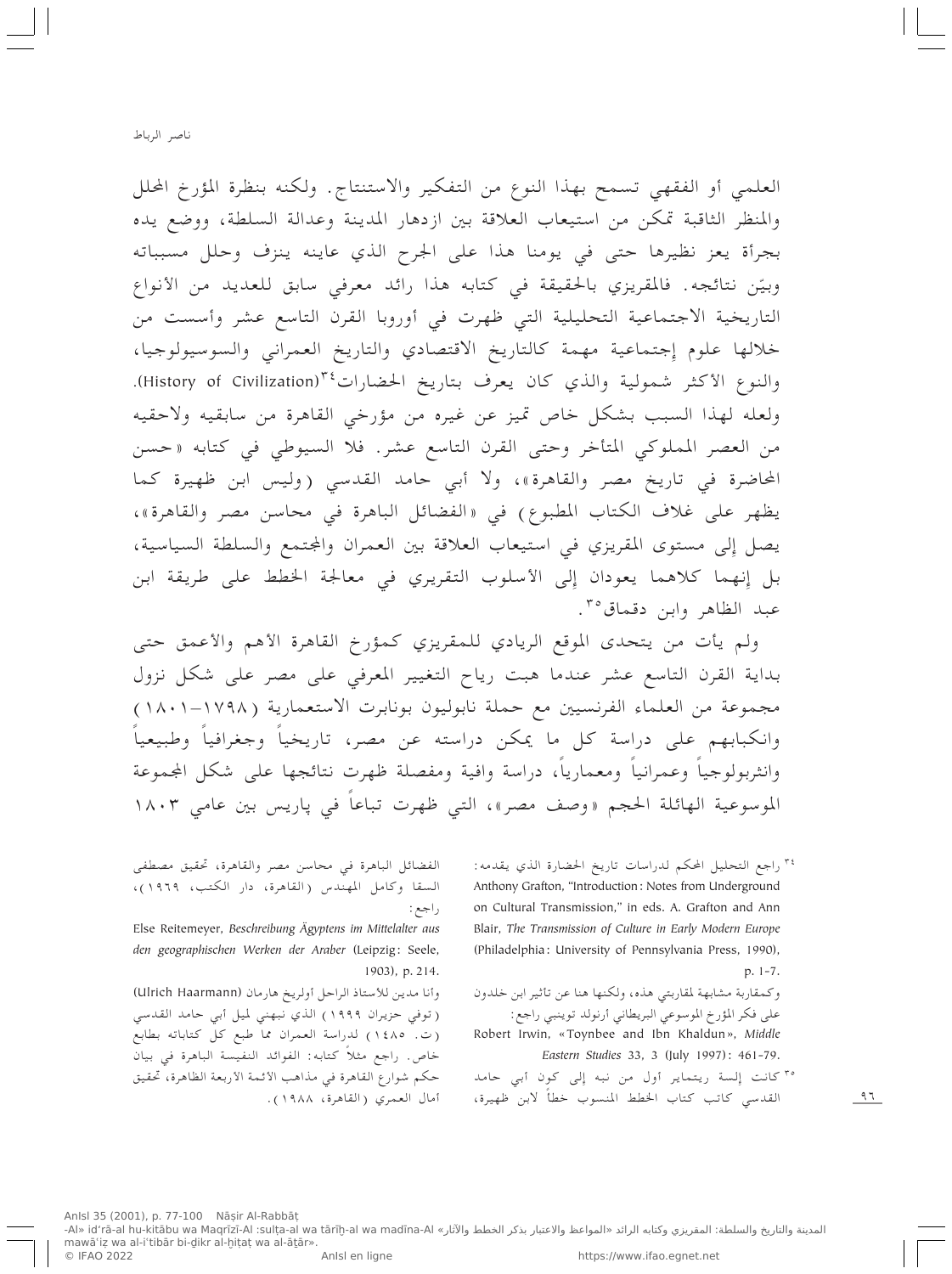لهم الإدرارات الكثيرة» كما يرى المقريزي ماضي دولتهم الزاهي من موقعه. هذا النظام الذي سمح لهم بإقامة هرم سلطوي راسخ وعتيد اقتفى آثاره خلفاؤهم من بعدهم حتى عهد برقوق تضعضعت أسسه خلال حياة المقريزي الذي كان شاهد عيان لما يحلله. وهذا النظام الذي أفرز تراتبية محكمة لا يمكن فيه للفرد المملوك من الصعود إِلى رتبة الإِمارة فيه إِلاَّ بعد مروره بمراحل تدريبية عسكرية ودينية وأدبية متعددة وصارمة بحيث تكون «أخلاقه قد تهذبت وكثرت آدابه وامتزج تعظيم الإسلام وأهله بقلبه، واشتد ساعده في رماية النشاب وحسن لعبه بالرمح ومرن على ركوب الخيل ومنهم من يصير في رتبة عارف أو أديب شاعر أو حاسب ماهر» قد زال وولي على حد رأي المقريزي. ثم لما كانت أيام الظاهر برقوق «رخص للمماليك في سكني القاهرة وفي التزوج فنزلوا من الطباق في القلعة ونكحوا نساء أهل المدينة وأخلدوا إلى البطالة ونسوا تلك العوائد ثم تلاشت الأحوال في أيام الناصر فرج بن برقوق... وبقى الجلب من المماليك إنما هم من الرجال الذين كانوا في بلادهم ما بين ملاح سفينة ووقاد في تنور ومحول ماء في غيط أشجار ونحو ذلك واستقر رأي الناصر [فرج بن برقوق] على أن تسليم المماليك للفقيه يتلفهم بل يتركون وشؤونهم فبدلت الأرض غير الأرض وصارت المماليك السلطانية من أرذل الناس وأدناهم وأخسهم قدراً وأشحهم نفساً وأجهلهم بأمر الدنيا وأكثرهم إعراضاً عن الدين مافيهم إلا من هو أزنى من قرد وألص من فأرة وأفسد من ذئب...فلا جرم أن خربت أرض مصر والشام من حيث يصب النيل إلى مجرى الفرات بسوء إيالة الحكام وشدة عبث الولاة وسوء تصرف أولى الأمر ٣٣. »

هذا هو بيت القصيد من نقد المقريزي اللاذع والمباشر: خروج السلطة المملوكية عن قواعد الحكم والعدل والشريعة أدى إِلى خراب البلاد. ولا أظن أن أي وصف تقريري لسوء الحكم كان يمكنه أن يبلغ من التأثير ما يبلغه وصف المقريزي للآثار العمرانية التبي سببها هذا التدهور وهذا التخبط الإداري والسياسي. وعلى هذا الأساس تبرز للسطح الخاصية السياسية النقدية لكتاب «المواعظ والاعتبار بذكر الخطط والأثار». فالموعظة والعبرة هنا ليست تجريدية أخلاقية محضة، بل هي تقريرية وفاعلة: عمران الخطط لا يتم إلا بصلاح السلطة. ولا يجدر بنا أن ننتظر من المقريزي أن يذهب أبعد مما ذهب إليه، كأن يدعو لتغيير الحكام مثلاً. فلا تربيته ولاخلفيته الإسلامية ولامحيطه

<sup>٣٣</sup> المقريزي، الخطط، ٢: ٢١٣-١٢.

 $90$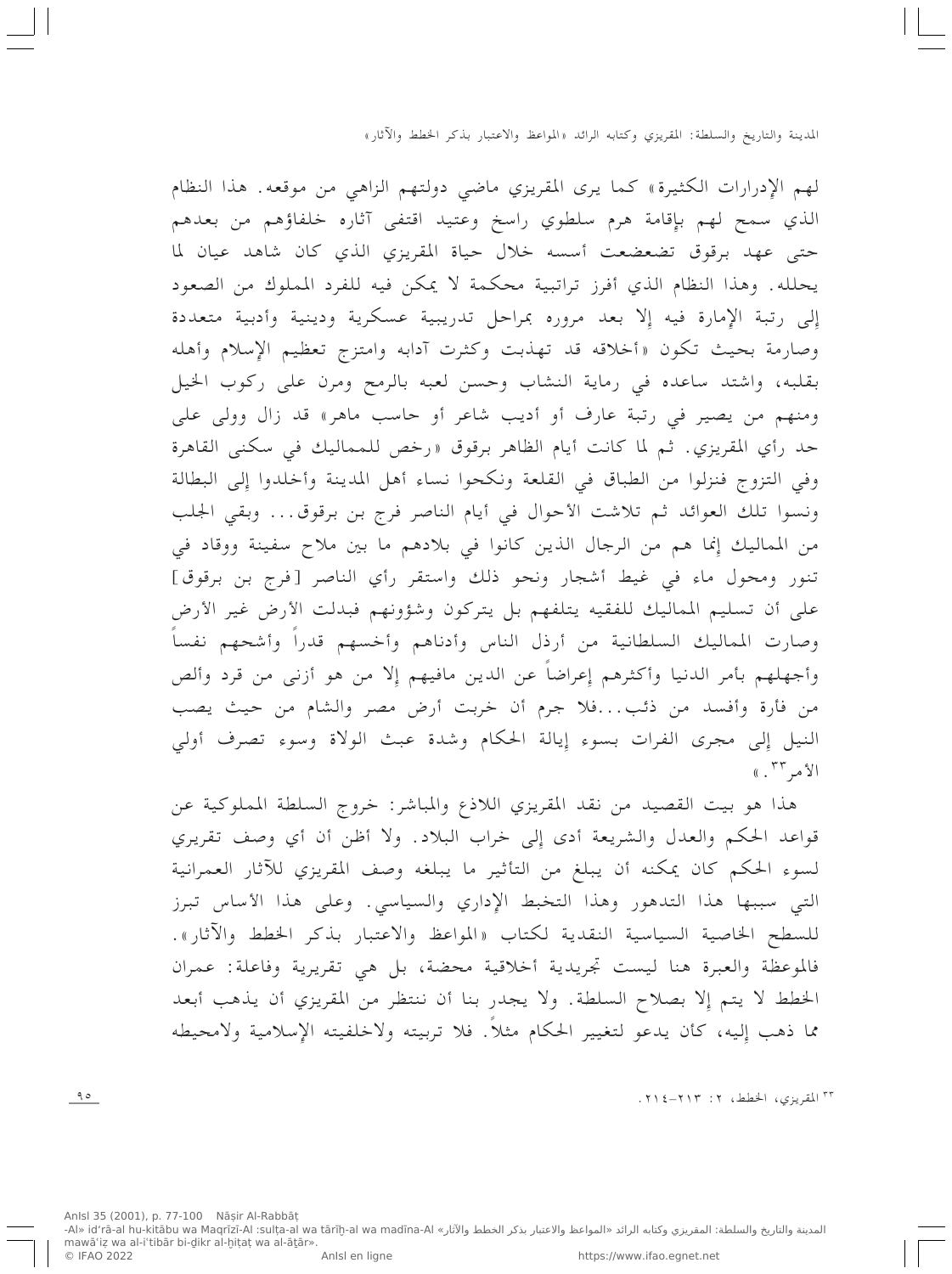وهكذا نجد المقريزي يستعمل تيمة (thème) الخراب والخوف من النسيان والرغبة بحفظ ذكري الماضي السعيد كلازمة ناظمة للعديد من فصول كتابه. فالأوقاف انتهكت من قبل الأمراء الشرهين ودمر دورها الاقتصادي والعمراني بفعل الاستيلاء والاستبدال والبيع التعسفي وهي كلها بدع أدخلها الجراكسة على حد زعم المقريزي. والكثير من خطط القاهرة الجديدة التي انتعشت في العهد المملوكي المبكر، وخاصة خلال فترة السلطان الناصر محمد بن قلاوون (حكم ثلاث فترات بين ١٢٩٣–١٣٤١)، اضمحلت وتراجعت. وبعضها، كالمقس ومنشأة المهراني والدكة والخندق والرصد وبلبيس تحول إلى خرابات. ومستوى المعيشة تدهور واتضعت أحوال الناس فتحول الأغنياء إِلى لبس الجوخ بدل الحرير، وإلى إزالة التكفيت الفني الرائع من أوانيهم النحاسية لبيع الذهب والفضة صرفين فقراً وإملاقاً. وزالت الأعياد الزاهية وذهبت بهجتها، فالفوانيس في ليالي المواسم لم تعد تشعل كما في الماضي، والزوارق التي تحمل اللاهين لم تعد تصعد وتهبط في النيل وفي البرك، وأسواق الرفاه اختفت. والحكام ازدادت شراهتهم لوضع يدهم على كل مايطالونه من أموال الرعية حلالاً أو حراماً، والقضاة والأعيان صارت تعين بالرشوة. هذه الصور التبي تبدو لنا اليوم مكررة بعض الشيء أعطت الكتاب إِيقاعاً تشاؤمياً واضحاً بحيث لايمكن للقارئ إِلا وأن يحس به ويتألم لألم المقريزي وهو يشاهد عياناً استشراء الخراب في مدينته.

ولكن المقريزي لايكتفي بنقد السلطة من خلال التركيز على الخراب العمراني الحاصل بنتيجة فسادها وتجبرها وسوء إدارتها وابتعادها عن تعاليم الدين كما حددها حماته من العلماء والفقهاء، بل إِنه يعمد للنقد نقداً صريحاً من خلال نماذج واضحة من بين السلاطين أو الأمراء الكبار الذين تسببوا بشكل مباشر في الخراب العمراني أو التدهور الاقتصادي أو في فساد الذمم وطغيان الأهواء. ثم يثبت خلاصة رأيه في تدهور السلطة المملوكية في فقرة هي من أدق التحليلات السياسية التاريخية التي أعرفها – والتي يجدر بي أن أثبتها كاملة – يستخدم فيها ببراعة فائقة نظرية معلمه ابن خلدون بعد أن كيّفها لتتلائم مع النظام المملوكي الخاص بعصبيته الاصطناعية وبطبقته الحاكمة المكونة من جيل واحد لا يمرر السلطة لأبنائه وإنما يستورد مجموعة جديدة من المماليك لتحفظ عصبيته وتحل محله على قمة هرم السلطة.

فالنظام المملوكي الصارم والدقيق الذي وضع قواعده الآباء المؤسسون مثل الظاهر بيبرس والمنصور قلاوون مكنهم من أن يصبحوا «سادة يدبرون الممالك وقادة يجاهدون في سبيل الله وأهل سياسة يبالغون في إظهار الجميل ويردعون من جار أوتعدي، وكانت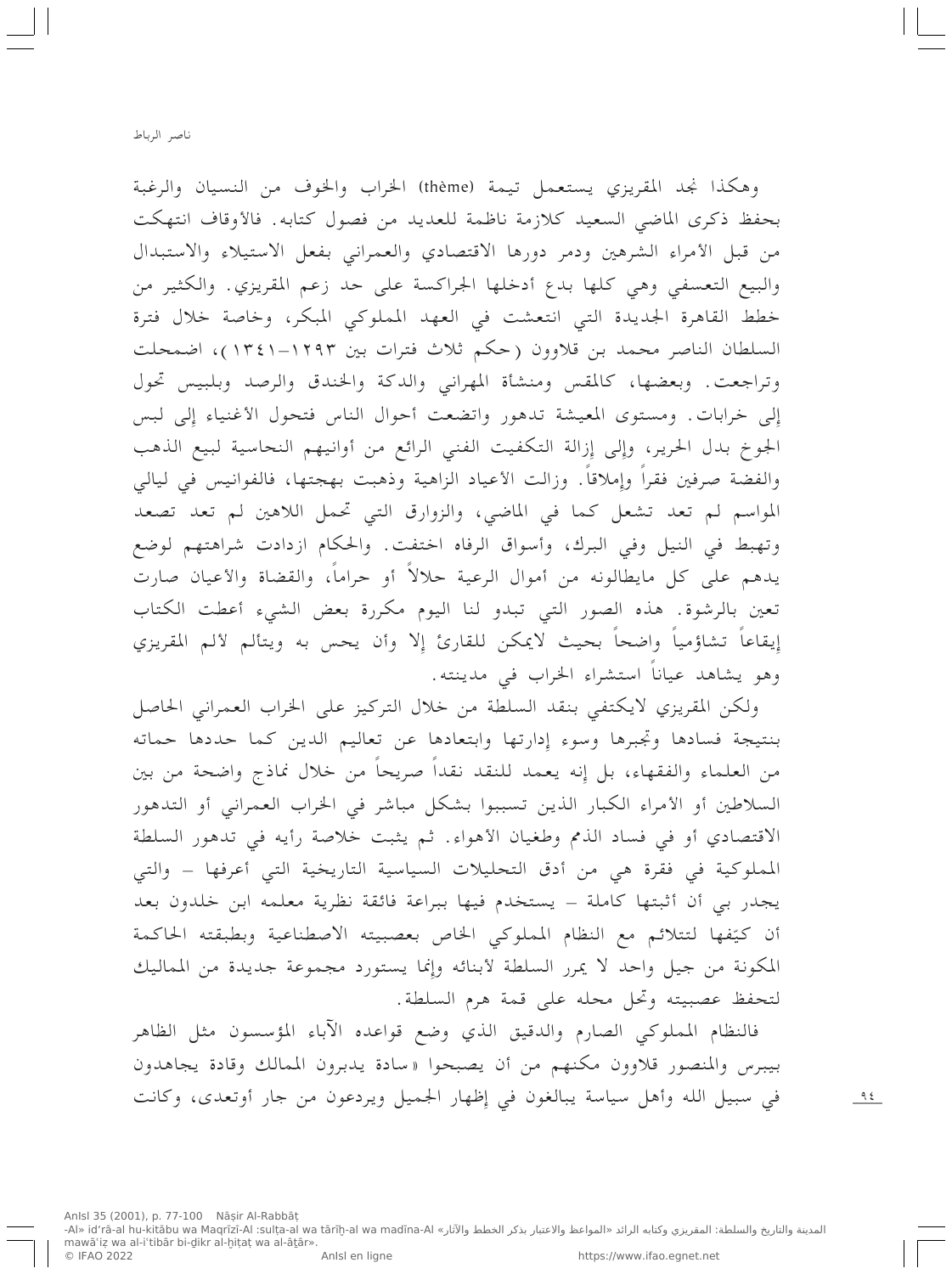على طبقات الحرفيين المستقرة في المدن السورية، واستنزف موارد مصر في تهيئة ودعم الجيش المملوكي. وفوق ذلك كله، هناك السبب الأول والأساسي للتدهور \_ برأي المقريزي \_ ألا وهو فساد المماليك نفسهم وابتعادهم عن الطريق الشرعي القويم وتكالبهم على جمع الثروات بكل الطرق بغض النظر عن الخراب الناتج عن أساليبهم الشرهة وقصيرة النظر في الإِثراء على حساب دوام الاستقرار الزراعي والتجاري ورضا الرعية'".

هذا الهاجس يجد طريقه للظهور في الكتاب أكثر من مرة. ويبدو لي أننا يمكننا اعتباره المفهوم الناظم للكتاب بحق. فهو الذي يدفع المقريزي في سباق محموم مع الزمن لأن يسجل بوله زائد كل تفصيلة عمرانية ومعمارية وتاريخية مهمة من وجهة نظره ومن ضمن مفاهيمه عن كل مبنى في القاهرة وبدرجة أقل في الفسطاط والمدن المصرية الأخرى خوف اندثارها وبالتالي نسيانها ونسيان العز والبحبوحة والاستقرار الذين أنتجوها بادئ ذي بدئ. ومن هنا تأتي جدة الكتاب وتباينه عن غيره من كتب الخطط التبي عنيت بتسجيل الملامح العمرانية للقاهرة والفسطاط قبل وبعد المقريزي. فهذا القاهري المتفرد والحساس، غريب الأطوار والمسكون بهموم مدينته يكتب بعاطفة جياشة ومفعمة تنسل إلى كلماته وجمله وأفكاره فتضفى عليها بعداً أيديولوجياً وأنطولوجياً (كينونياً) واضحاً. فهو من خلال كتابه يتمسك بذكريات قاهرته التبي ولت مع التدهور الحاصل في العهد الجركسي المبكر ويحاول إعادة سكبها وصفاً مفصلاً ومعبراً ومكتملاً لكل دقيقة من دقائق تاريخها. فهو بذلك يحاول أن يخلق في خططه «موئلاً للذاكرة» (lieu de mémoire) كما عرّفها المنظر الفرنسي پيير نورا (Pierre Nora) بعد أن فقدت المدينة – مدينة طفولته ومدينة الذكريات التبي تشربها من أهله عن عظمتها أيام عنفوانها – قدرتها على أن تكون «محيطاً للذاكرة» (milieu de mémoire) أي على أن تكون بما هي عليه الأرضية الواقعية التي تنداح عليها صورة المدينة كما يتمثلها أناسها ويعيشونها ويتذكرونها، والأهم من ذلك كله، يحبونها ويستمدون هويتهم وانتمائهم منها. ٣٢

(1988): 93-110; Carl F. Petry, Protectors or Praetorians?: The Last Mamluk Sultans and Egypt's Waning as a Great Power (Albany: State University of New York Press, 1994). <sup>٣٢</sup> من أجل مراجعة نظرية لمفهوم نورا عن موئل الذاكرة راجع: Pierre Nora, «Between Memory and History: Les Lieux de Mémoire», Representations 26 (Spring 1989), 7-25.

"أ عن تدهور الأوضاع في الدولة المملوكية في القرن الخامس عشر راجع على سبيل المثال:

Eliyahu Ashtor, Levant Trade in the Later Middle Ages (Princeton: Princeton University Press, 1983); Jean-Claude Garcin, «Le système militaire mamluk et le blocage de la société musulmane médiévale», AnIsl 24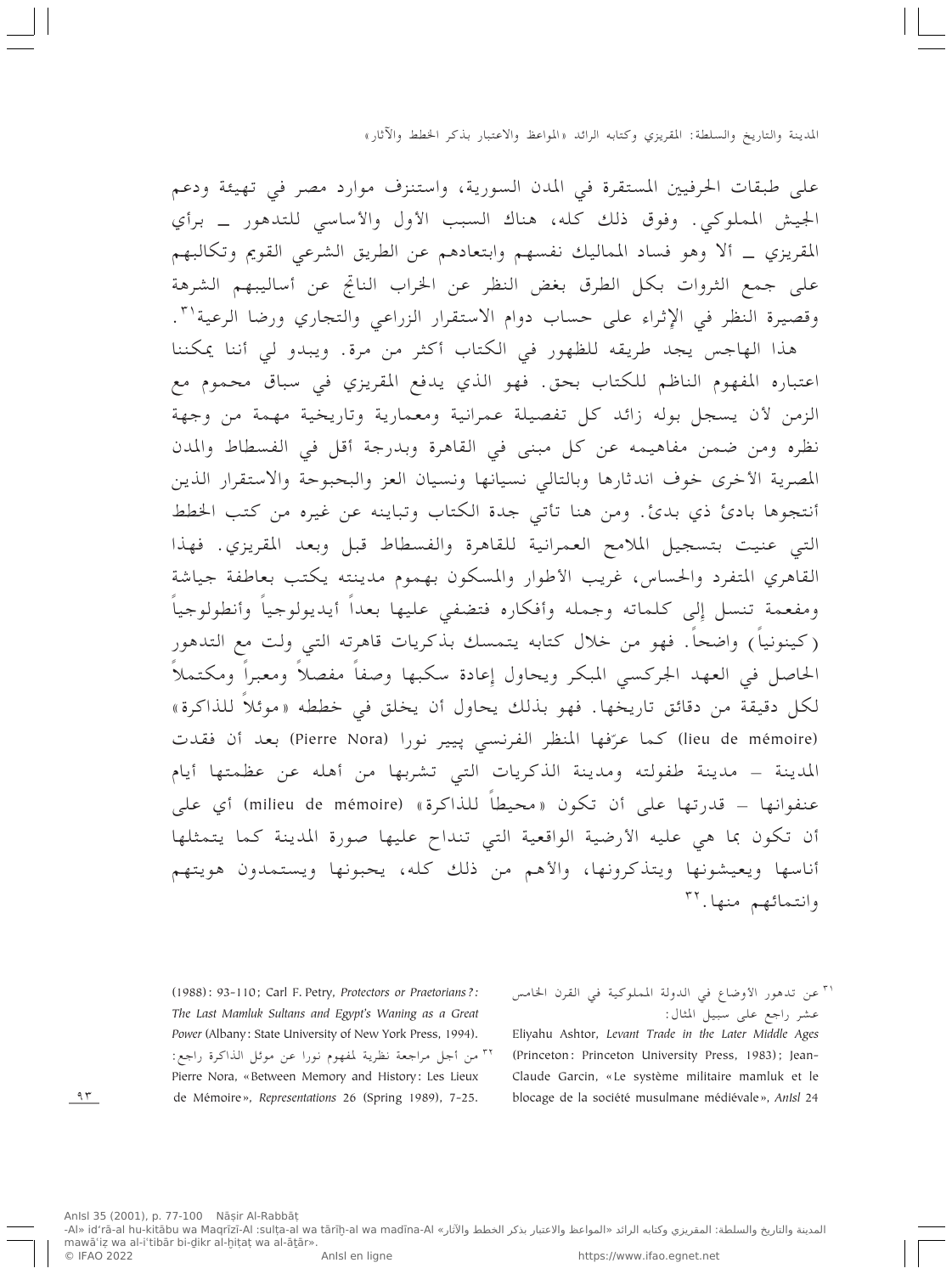أنه جعل العمارة بأوابدها ومبانيها العادية والعمران من أحكار وخطط وحارات وأسواق وطرق وترع وخلجان مؤشرات على صحة المجتمع والدولة ودلائل تاريخية يمكن للدارس الفطن أن يقرأ فيهما تاريخ مصر والقاهرة، وبالقياس غيرها من المدن. وهذا أيضاً سبق منهجي آخر في الثقافة العربية.

لايخفى على قارئ اليوم ملاحظة مدى وعمق تعلق المقريزي ببلده مصر ومدينته القاهرة، لا من خلال تخصيصه كتاب «الخطط» للبحث في تاريخها العمراني فحسب، وإِنما أيضاً من خلال النبرة التي يعتمدها في الكلام عن مصر أو عن القاهرة أو عن أماكن ذكرياته المفضلة في المدينة وخاصة حارته، حارة برجوان، خلال الكتاب كله. ويظهر حبه لمصر أوضح ما يظهر في المقدمة التبي تنفح بالمشاعر الجياشة تجاهها كونها «مسقط رأسه وملعب أترابه ومجمع ناسه ومغنى عشيرته وموطن خاصته وعامته وجؤجؤه الذي ربي جناحه في وكره». `` وهو بهذه المشاعر يظهر أكثر مايظهر وطنياً غيوراً قبل ظهور فكرة الوطنية نفسها وإن كان في سرده المسجع والسهل قد اختزل كل ما حاولت الوطنية الحديثة بعده بأربعة قرون إذكاءه في نفس المواطن من مفاهيم تهدف لتثبيت إنتمائه لبلده وقومه وتجذيره في تاريخهما ولغتهما وانتصاراتهما وكبواتهما.

وفي المقدمة أيضاً، يفصح المقريزي عن الهدف الأساسي الذي حداه إِلى وضع هذا الكتاب الموسوعي: الخوف على ذكرى الخطط والمصانع والأوابد الهامة في مدينته من الزوال بسبب التدهور الحاصل في عمرانهما في الفترة العصيبة والقلقة التي عايشها المقريزي نفسه، والتي تعددت فيها أسباب الانحطاط والتدهور . فهناك الصراعات والفتن الداخلية في بداية العهد الجركسي من الدولة المملوكية التي شهدت انقلاباً في نظام الحكم قاده المغامر الأمير برقوق الذي قضى على السلالة القلاوونية التي حكمت أكثر من قرن (١٢٨٠–١٣٨٢) والذي احتاج وقتاً وجهداً وسياسةً لتثبيت حكمه والقبول به من مختلف قطاعات الجيش المملوكي. وهناك الآثار الرهيبة لطاعون «الموت الأسود» الخاطف والهائل الذي ضرب حوض البحر الأبيض المتوسط بين عامى ١٣٤٨–١٣٤٩ وحصد أكثر من ثلث مجموع السكان في تلك البلاد، وغير معادلات النمو والاقتصاد فيها والذي لم تستطع الدولة المملوكية – على خلاف الدول الأوروبية التي أصيبت به أيضاً – النهوض من كبوتها بعده. وهناك الغزو التيمورلنكي العاصف والكاسح في بداية القرن الخامس عشر الذي دمر الإقتصاد السوري، رديف اقتصاد مصر، وقضى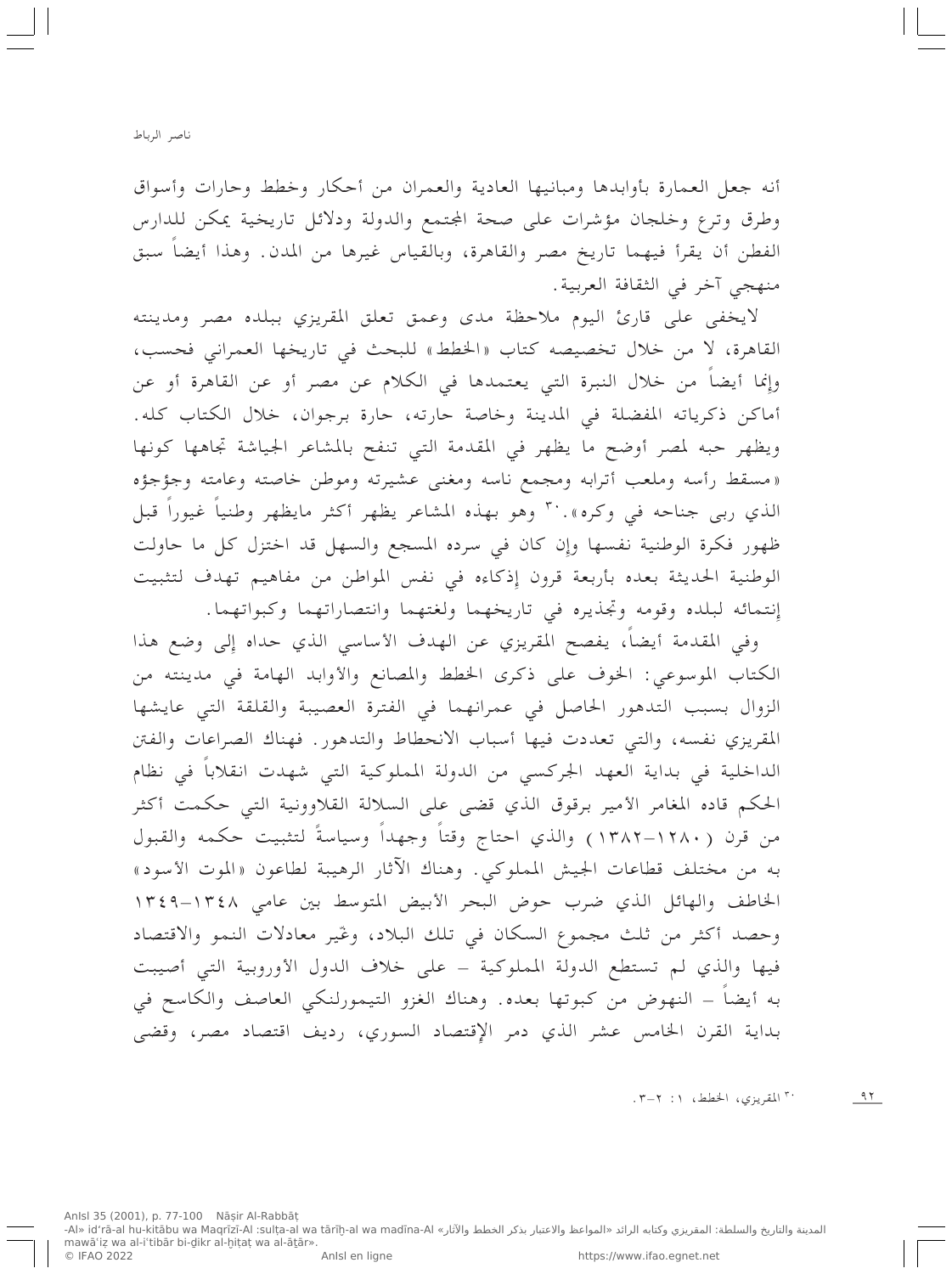عن تاريخ مصر والقاهرة، ولو أنه لم يكن دائماً دقيقاً في تطبيقه أو ناجحاً في فهمه للبعد المنطقي للنظرية الخلدونية. على العموم، يظهر أن المقريزي قد تمكن من تطويع النظرية لكي يقدم حلقة متواترة من الارتقاء والانحدار في نمو القاهرة العمراني ولكي يناقش من خلالها قدر المدينة في ظل السلالات المتعاقبة على حكمها في الحقب الإسلامية ابتداءاً بالطولونيين فالإخشيديين فالفاطميين فالأيوبيين فالمماليك البحرية ثم البرجية. وقد استعمل المقريزي وضع المدينة المعماري والاقتصادي والسكاني والعمراني كانعكاس لوضع السلطة في هذه الحقب المتوالية بشكل يذكر برأي ابن خلدون في تاريخ السلالات، لكي يصل في النهاية على ما يبدو لي لإدانة كاملة لتدهور الأوضاع تدهوراً لا أمل بقيام بعده في عهده هو وعلى يد المماليك البرجية، وإن كان يبدو لي متشائماً أكثر من اللازم. ٢٨

فهذا العالم والمؤرخ الملتزم والحساس كان، كما يخبرنا تلميذه المؤرخ ابن تغري بردي، «مبعوداً في الدولة، لايدنيه السلطان مع حسن محاضرته وحلو منادمته». وبما أن السلاطين بعد الظاهر برقوق الذي كان حاميه وسميره، خاصة فرج ابن برقوق في آخر عهده ولكن أيضاً المؤيد شيخ وبرسباي، «أبعدوه من غير إحسان» على حد رأي ابن تغري بردي أيضاً فقد أخذ هو في ضبط مساوئهم وانتقاد سياساتهم نقداً عنيفاً، على أنه كان «ثقة في نفسه، ديناً، خيراً. وقد قيل لبعض الشعراء إلى متى تمدح وتهجو، فقال، مادام المحسن يحسن والمسيء يسيء »°'. وهذا هو في الحقيقة لسان حال المقريزي الذي تمكن، بحكم إبعاده عن الدولة، من الجهر في كتاباته بما لم يقله غيره علانية حفاظاً على المنصب والصلة، ومن تتبع أخطاء ومثالب وفساد الحكام في زمانه. وحاول من ضمن معطيات علمه وعقيدته تحليل مظاهر الفساد وتبيان نتائجها في تدهور الإقتصاد المملوكي وزيف العملة وتفسخ الجتمع وفي الخراب الذي حاق بعمران مصر والقاهرة بشكل خاص. وهو قد اتخذ منهجاً جديداً للولوج إِلى مبتغاه النقدي، أي المدخل العمراني، وتطرق إِلى نقد الدولة والمجتمع والاقتصاد والسياسة والثقافة وبعض العادات والتقاليد من خلال تتبع آثارها العمرانية والمعمارية. أي

> <sup>٢٨</sup> راجع بشكل خاص تحليل المقريزي في: الخطط، ١: ٣١٣-٣٢٦ ، و٣٦٠-٣٦٥ للدولتين الطولونية والفاطمية من خلال عرضه لتطور القطائع، عاصمة الأوليين، والقاهرة، عاصمة اللاحقين، وراجع كذلك: الخطط، ١: ١٠١، ١١٠–١١١١؛ ٢: ٥٢ ، ٢٩٤، ٢٤١، ٢٩٦، من أجل أمثلة نافذة عن رأيه بفرج بن برقوق ودوره في خراب مصد .

<sup>79</sup> راجع ابن تغري بردي، النجوم الزاهرة في ملوك مصر والقاهرة، ١٥ جزءاً (القاهرة، ١٩٣٠–١٩٥٦)، ١٤٪ ٢٠٠-٢٠١؛ ١٥: ١٠٩-١١٠١، عن رأى المقريزى ببرسباي خصوصاً.

 $91$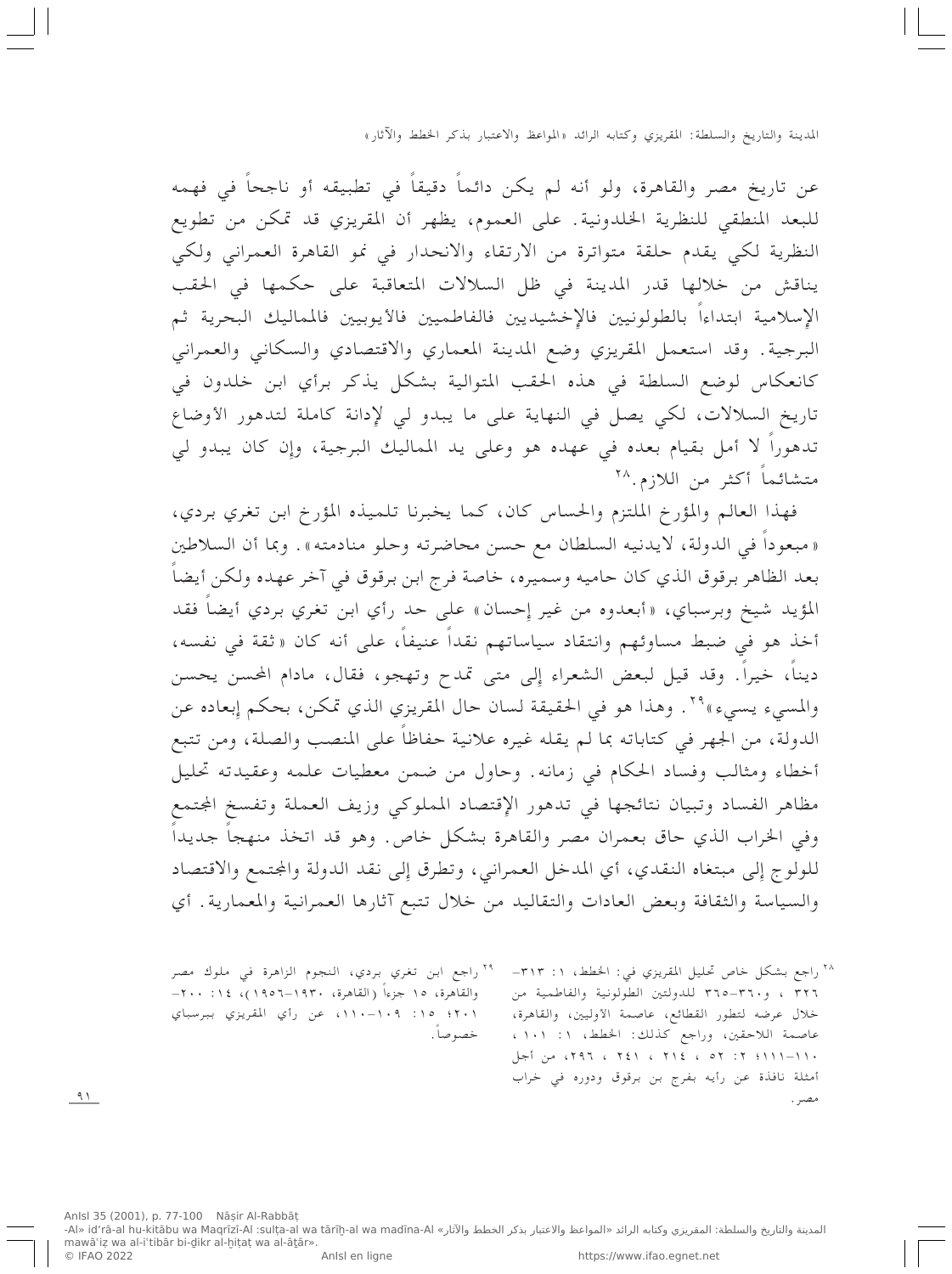سيما مقدمته التي لم يعمل مثالها، وإنه لعزيز أن ينال مجتهد منالها، إذ هي زبدة المعارف والعلوم، ونتيجة العقول السليمة والفهوم، توقفك على كنه الأشياء وتعرفك حقيقة الحوادث والأنباء، كأنما تعبر عن حال الوجود وتنبئ عن أصل كل موجود، بلفظ أبهى من الدر النظيم وأعذب من الماء مر به النسيم» ٢٤. ولاريب أن مفهوم ابن خلدون عن العمران قد أثر تأثيراً كبيراً في فكر المقريزي وفي تحليله لتاريخ القاهرة في خططه ولو أن المقريزي برأيي قد فاق في عمق وإحاطة تطبيقه للنظرية الخلدونية حتى معلمه ابن خلدون، الذي وإِن كان أطول منه باعاً في التفكير والتحليل النظريين – بل وأطول باعاً من العديد من تابعيه حتى يومنا هذا – فهو قد حصر تحليله في الماضى المغاربي ولم يسمح لنفسه بتطبيق نظريته النقدية الجريئة على الحاضر المغاربي أو المملوكي اللذين عايشهما كليهما (مع بعض الاستثناءات المدهشة والذكية)<sup>٢٥</sup>. ولايمكننا الجزم بسبب واضح لهذا الاحجام عن النقد ماعدا دهاء وسياسة ابن خلدون ورغبته الواضحة في الإبقاء على كل قنوات الإتصال مع السلطة مفتوحة، حتى مع تيمورلنك الغازي الرهيب نفسه الذي سايره ابن خلدون لأشهر عديدة في ضواحى دمشق عام ۱٤۰۰، بل وقبل أن يكتب له تذكرة بتاريخ وجغرافية المغرب مع إدراكه أن هدف تيمورلنك من ذلك هو التهيؤ لغزو المغرب<sup>٢٦</sup>.

فالنظرية الخلدونية عن تتابع أطوار العمران والخراب بسبب حتمية صعود وهبوط الدول في التاريخ تبدو كالعقد الناظم لبعض كتب المقريزي، خاصة كتيب «إغاثة الأمة بكشف الغمة»، وفي بحثه الصغير «النزاع والتخاصم فيما بين بني أمية وبني هاشم»، وبصورة أوضح في كتاب «الخطط» ٢٧. فهو في هذا الأخير يستخدم الإطار التحليلي للنظرية الخلدونية في ترتيب وتنسيق وتقديم الكم الهائل من المعلومات التي جمعها

> ٢٤ راجع الترجمة الطويلة والمفرطة في المديح لابن خلدون التي أثبتها المقريزي في درره والتي نشرها محمود الجليلي عن مخطوطة كاملة للكتاب يمتلكها ولم تنشر حتى اليوم، «ترجمة ابن خلدون للمقريزي»، مجلة المجمع العلمي العراقبي، ١٣ (١٩٦٥): ٢٤٢-٢٤٢ ، ٢٣٥.

> <sup>٢٥</sup> راجع تحليل دافيد آيالون لرأي ابن خلدون في المماليك في: David Ayalon, «Mamlukiyyat: (A) A First Attempt to Evaluate the Mamluk Military System. (B) Ibn Khaldun's View of the Mamluk Phenomenon», Jerusalem Studies in Arabic and Islam 2 (1980): 321-339 (reprinted in Outsiders in the Lands of Islam: Mamluks, Mongols and Eunuchs. Variorum Reprints, London, 1988).

٢٦ راجع محمد بن تاويت الطنجي، التعريف بابن خلدون ورحلته غرباً وشرقاً (القاهرة : لجنة التأليف والترجمة والنشر، ١٩٥١)؛ Walter J. Fischel, Ibn Khaldun and Tamerlane: their Historic Meeting in Damascus, 1401 a.d. (803 a. h.) A Study Based on Arabic Manuscripts of Ibn Khaldun's «Autobiography», (Berkeley: University of California Press, 1952); 'Abd al-Rahman Ibn Khaldun, Le Voyage d'Occident et d'Orient, traduc. et éd. Abdesselam Cheddadi (Paris: Sindbad, 1980).

\*٢ راجع محمد مصطفى زيادة، «تاريخ حياة المقريزي»، في: دراسات عن المقريزي، ١٣–٢٢، وكذلك مقدمة: Adel Allouche, Study of al-Maqrizi's Ighathat al-Ummah bi-Kashf al-Ghummah.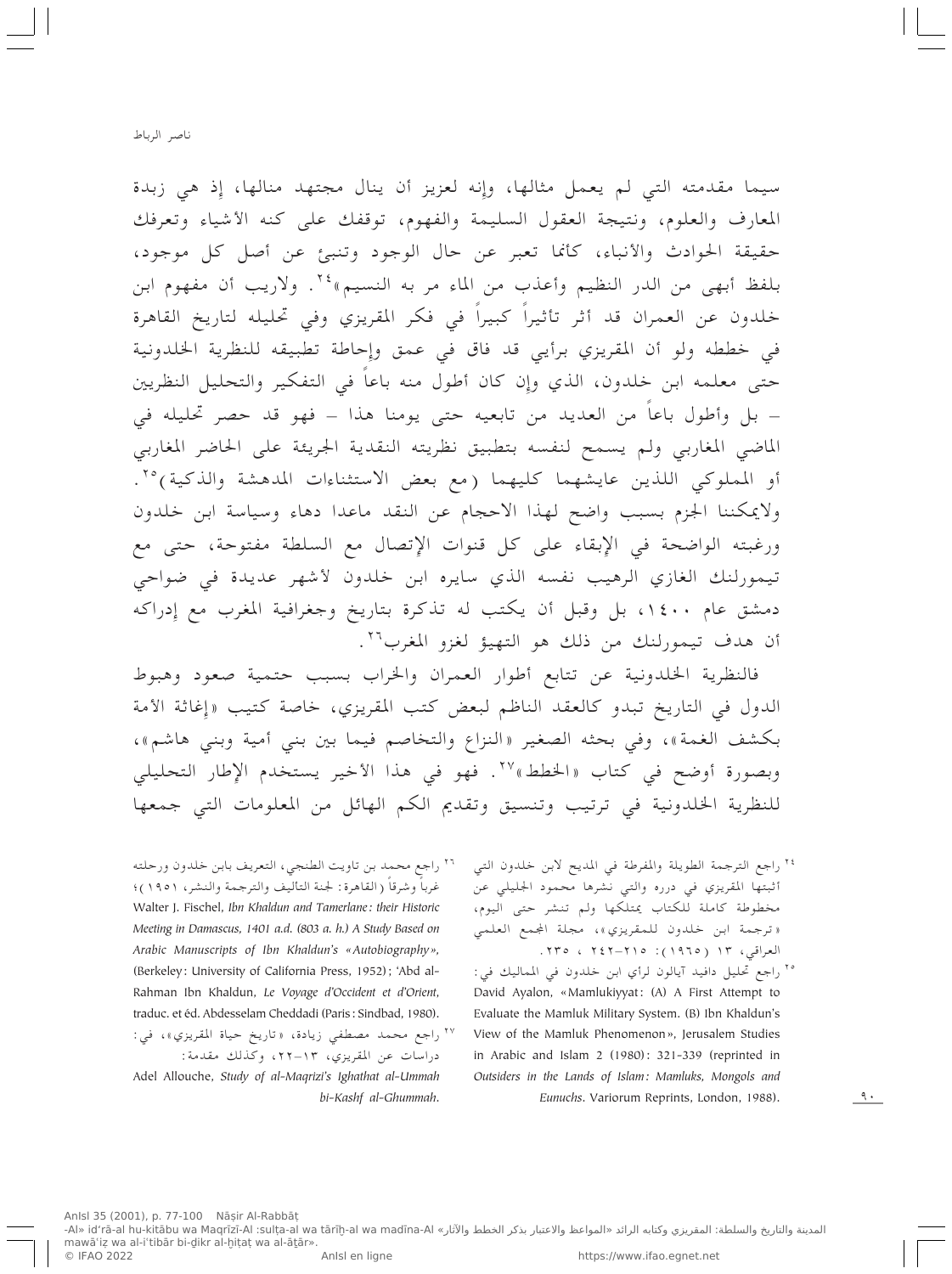الدوام بكتابه المركزي، « كتاب المواعظ والاعتبار بذكر الخطط والآثار »، الذي أخذ من جهده أكثر من أي من مؤلفاته الأخرى ومات دون أن يكمله كما أراد واشتهى. فهو على ما يبدو من خلال التواريخ التي تظهر ضمن الكتاب ما فتئ يزيد وينقح فيه منذ بداية تأليفه حوالي العام ١٤١٥ وحتى سنتين قبل وفاته (١٤٤٠)، بل حتى يظهر أنه عدل في مخططه الأساسي ومنهجه مع مرور الزمن وتراكم المواد الأولية لديه من جهة، وتغير رأيه بالنظام المملوكي القائم من جهة أخرى، كما يظهر ذلك واضحاً من مقارنة المسودة التبي نشرها أيمن فؤاد سيد مؤخراً والتبي تمت كتابتها بين ١٤١٥ و١٤٢٠ على رأي ناشرها، مع المبيضة المنشورة والتبي تعود افتراضاً إلى آخر تنقيح وإضافة أجراهما المقريزي على الكتاب قبيل وفاته وإن كان مازال غير كامل وفقاً لما وعد المقريزي به نفسه في ديباجة الكتاب. ولايقتصر النقص على غياب جزء أو اثنين من الخطط الأصلي، خاصة القسم الأخير الذي كان يفترض أن يحلل أسباب الخراب في مصر، بل يتعداه ليشمل بقاء عدد كبير من الأقسام ناقصاً أو مخلوط العبارة، بل وأحياناً مشوشاً ببعض الأخطاء اللغوية . ومع ذلك فهذه المبيضة التي وصلتنا ونشرت في بولاق عام ١٨٥٤ أقرب مايكون إِلى الاكتمال بحيث أننا إِذا ماضربنا صفحاً عن الأخطاء غير المقصودة لأمكننا أن نعتمدها معياراً لفكر المقريزي النقدي وأسلوبه في قراءة التاريخ العمراني لمدينته وبلده الذي تأثر تأثراً واضحاً بنظرية أستاذه العظيم ولي الدين عبد الرحمن ابن خلدون الشهيرة عن العمران.

فالمقريزي كان تلميذاً لابن خلدون ومصاحباً له خلال السنين الطويلة التبي قضاها هذا المفكر الألمعي في السلطنة المملوكية وتقلب خلالها في مناصب القضاء والتدريس في أكابر مدارسها في القاهرة ودمشق منذ وفوده على السلطان الظاهر برقوق في القاهرة (ذي القعدة ٧٨٤/يناير-فبراير ١٣٨٣) وحتى وفاته في ٢٧ رمضان ١٨/٨٠٨ مارس ١٤٠٦. وهو، أي المقريزي، يكن لمعلمه أشد الاحترام وينعته بكل صفات التقدير والتبجيل، وينسب له عدداً كبيراً من الأحاديث التي يبثها في تضاعيف كتبه والتي تعود لتواريخ مختلفة تغطى أكثر من عشر سنوات مما يؤكد طول الصحبة بين الرجلين<sup>٢٣</sup>. ولايخفي المقريزي إعجابه بعمق تفكير معلمه خاصة في كتاب «العبر» وفي مقدمته التي يقول عنها «وألف كتاب الوصف البديع الصفة المسمى عنوان العبر وديوان المبتدأ والخبر في تاريخ العرب والبربر [؟] وهو لعمري نادرة عجيبة ودرة بديعة غريبة،

> <sup>٢٣</sup> المقريزي، درر العقود الفريدة، ١: ١٤٣ ، ١٥٢؛ ٢: ٦٣، ١٩٣؛ الخطط، ١: ٥٠، ٧٦:٢،

 $\Lambda$  9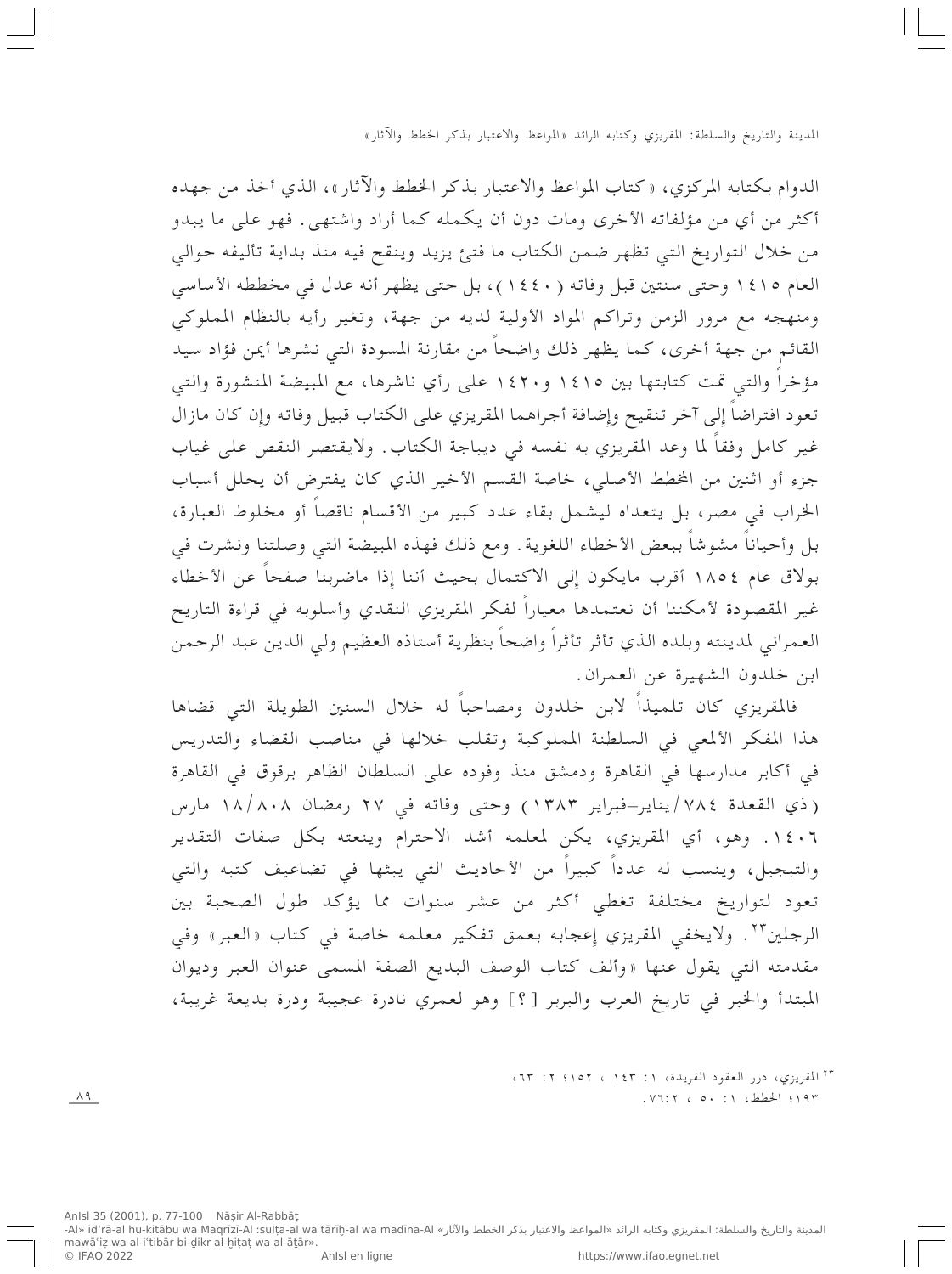إلا فيما ندر . ولم يغادر القاهرة إلا مرتين على الغالب في أواخر حياته للحج والمجاورة في مكة إتماماً لفروض دينه وانعكاساً لمتطلبات زهده المتنامي. ولعل القشة التي قصمت ظهر البعير وجعلت المقريزي ينتقل من التفكير بالاعتزال إِلى التنفيذ كانت مقتل صديقه وحاميه كاتب السر فتح الدين فتح الله بن مستعصم بن نفيس الإسرائيلي الداوودي التبريزي الحنفي على يد السلطان المؤيد شيخ بعد ستة أشهر (يناير-يونيو ١٤١٣) قضاها في الترسيم وتحت التعذيب مع أنه كان المسهل الرئيسي لوصول المؤيد شيخ إِلى السلطنة عبر سلسلة من المراوغات المحكمة التي مكنته من تحييد أو إِزالة كل منافسي السلطان من أمراء وكبراء'''.

وقد قضى المقريزي النصف الثاني من حياته (من ١٤١٢ إلى ١٤٤٢) في عزلة نسبية بعيداً عن مواقع السلطة ومسييريها من سلاطين وأمراء وكتاب ووزراء. وكتب وصنف مجموعة من كتب الأخبار عن السلالات التي حكمت مصر الإسلامية وعن أهم رجالاتها، مجموعها سبعة، ابتدأها بكتاب صغير عن دخول العرب إلى مصر وترتيب قبائلهم سماه: «البيان والإعراب عمن دخل مصر من الأعراب»، أتبعه بكتاب عن عاصمة مصر الإسلامية الأولى تحت عنوان، «عقد جواهر الأسفاط في تاريخ مدينة الفسطاط»، وهو للأسف مفقود اليوم، ثم كتابه المهم عن الفاطميين، «إتعاظ الحنفا بأخبار الأئمة الفاطميين الخلفا»، المتعاطف مع هذه السلالة الحاكمة التي أدانتها العقلية السنية السائدة والذي يفصح عنوانه ومضمونه عن ميول المقريزي للفاطميين الذين كان يعتقد أنه من سلالتهم، وفي النهاية كتابه الكبير والمهم «السلوك لمعرفة دول الملوك»، الذي يعرض فيه حوادث العهدين الأيوبي والمملوكي بما فيها مشاهداته الشخصية حتى قبيل وفاته. ويبدو أن المقريزي قد اتبع الترتيب الزمني في تأليف هذه الكتب مع أنه شغل نفسه خلال نفس الفترة بتجميع كتيبات صغيرة عن مواضيع مختلفة، أغلبها تاريخي أو ترجمي (مجموعها ١٩ كتيباً، منها ١٢ منشورة وفقاً لمعلوماتي ) وبكتاب التراجم الكبير، «المقفى الكبير»، الذي أراده على مايبدو جامعاً وحاوياً لتراجم كل من سكن مصر أو زارها أو مر بها من الشخصيات المهمة، ولكنه توفي قبل أن يتمكن من إتمامه.''' وخلال هذه الفترة الطويلة كلها كان المقريزي مشغولا على

<sup>٢٢</sup> راجع جمال الدين الشيال، «مؤلفات المقريزي الصغيرة» ' " المقريزي، السلوك لمعرفة دول الملوك، ٤ ، ٢٤٢:١ ، ٢٤٨، في: دراسات عن المقريزي، ص ٢٣-٢٤؛ المقريزي، مسودة ٢٥٢ ، ٢٥٦ ، ٢٥٩ يسجل بالتفصيل عذابات صاحبه فتح الله قبل مقتله في سجنه بأمر من السلطان المؤيد، كتاب المواعظ والاعتبار، مقدمة أيمن فؤاد سيد، ص ٤٧-٥٣. وقد نشر محمد اليعلاوي: كتاب المقفى الكبير مؤخرا ثم یعود فی ٤ ، ٢: ١٠١٢، لکی یتغنی بمزایا وانجازات اعتماداً على مخطوطة غير كاملة في ثمانية أجزاء (بيروت: فتح الله بعد ثلاثين سنة على مقتله. دار الغرب الإسلامي، ١٩٩١).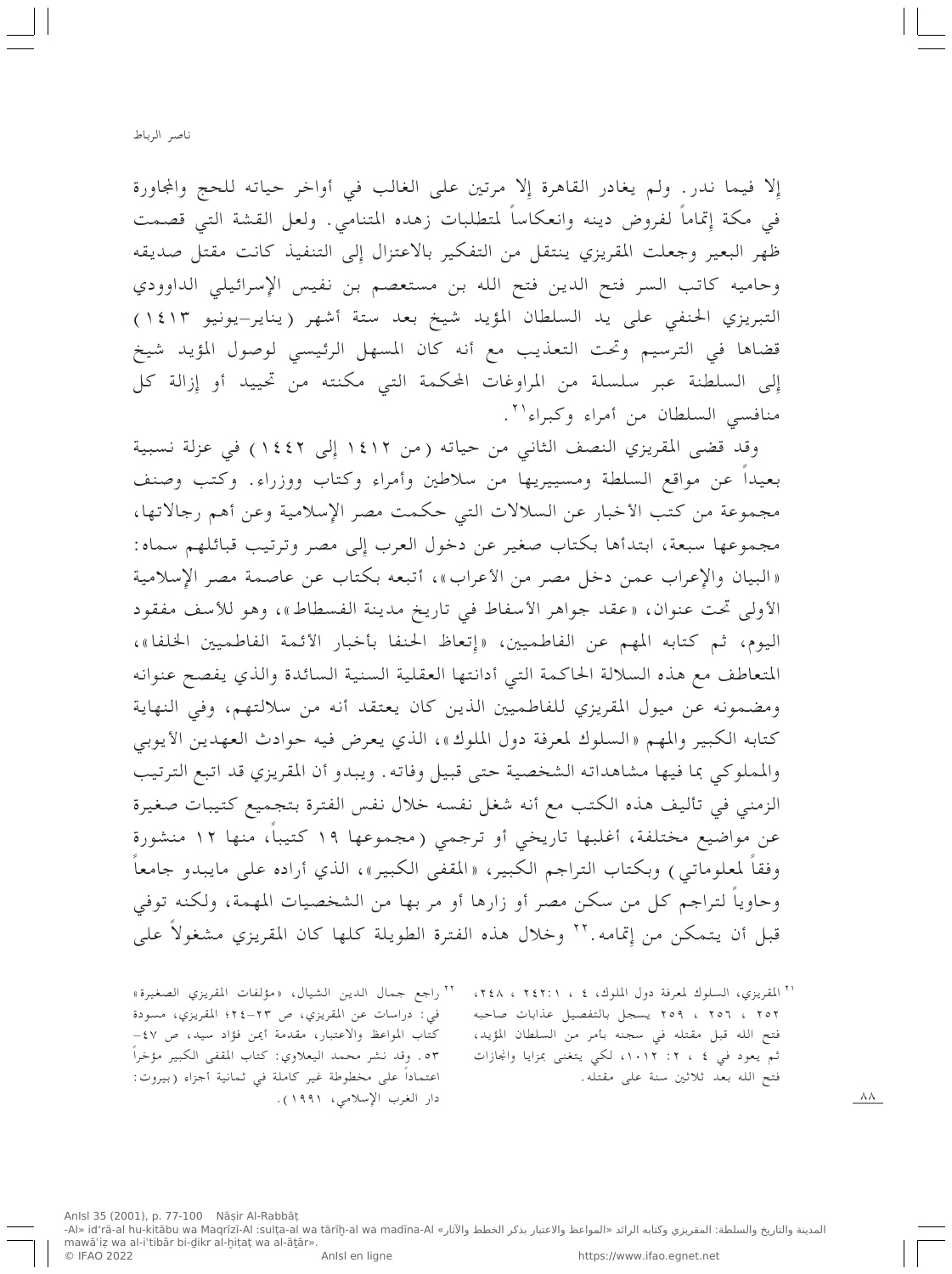يبدو حصيلة سنين من المعاناة من الصراعات المذهبية (أي بين أتباع المذاهب السنية الأربعة) والسياسية والمنفعية والتكالب على المناصب والفساد والرشاوي التبي عايشها المقريزي عن قرب من خلال اتصاله بالسلطان برقوق وابنه فرج وبكبار رجال دولتيهما ومن بعدهما بالسلطان المؤيد شيخ الذي أدناه في بداية حكمه ثم أبعده من غير ما سبب واضح، ومن خلال المناصب التي شغلها خلال تلك الفترة وعلى رأسها وظيفة حسبة القاهرة التبي احتلها ثلاث مرات (مارس-أغسطس ١٣٩٩؛ يناير-أبريل ١٤٠٠؛ ابريل–مايو ١٤٠٥) والتي أتاحت له الفرصة لكي يشاهد بعينيه السوس الذي كان ينخر في بنية السلطة المملوكية والفساد الذي استشرى في مختلف طبقات الجتمع من عامة وحكام. وقد شحذت تجربة الحسبة قريحة المقريزي وأمدته بالخبرة اللازمة والمعلومات الوفيرة التي استعملها في تأليف كتيبيه المهمين: الأول، «إغاثة الأمة بكشف الغمة»، عن الضائقة الاقتصادية التي واجهت الجتمع المملوكي في بداية القرن الخامس عشر، والثاني، «شذور العقود بذكر النقود»، عن السياسة النقدية للدولة المملوكية، ليأتي من بعدهما كتابه الفريد عن الخطط وافياً وشاملاً في معلوماته العمرانية والاقتصادية والتاريخية<sup>١٩</sup>.

وقد ظهر أول أعراض القرف على هذا العالم الشديد الإيمان ونقيه، وإن كان ضعيف الشخصية نوعاً ما، عندما كان بصحبة السلطان فرج بن برقوق وحاشيته في دمشق بين ١٤٠٧ و ١٤١٢. فقد عرض السلطان عليه قضاءها مراراً وهو يرفض ولو أنه باشر بعضاً من الوظائف الصغيرة من تدريس وإِدارة وقف `` . وبعد مقتل فرج وانتقال السلطة إِلى السلطان المؤيد شيخ عام ١٤١٢، عاد المقريزي إِلى القاهرة من دمشق وأعرض عن الوظائف وانقطع في داره عاكفاً على الخلوة والعبادة والتأليف، وتوقف عن التردد لأحد

> العسقلاني، معاصر المقريزي وصديقه الذي على ما يظهر أطلع المقريزي على ترجمته له، في: إِنباء الغمر في أنباء العمر، ٩: ١٧٠–١٧٢. من أجل بحث الاتجاه نحو التصوف لدي العلماء القروسطيين راجع:

- Nimrud Hurvitz, "Biographies and Mild Asceticism: A Study of Islamic Moral Imagination", Studia Islamica 85, 1 (Feb 1997): p. 41-65.
- <sup>19</sup> من المرجح أن المقريزي أكمل كتيبه الاقتصادي: إغاثة الأمة، في دمشق قبل ١٤١٢، ثم أتبعه بكتيبه النقدي، شذور العقود، في شوال ٨١٨ / كانون الأول ١٤١٥، راجع:

Jere Bacharach, «Circassian Mamluk Historians and the Quantitative Economic Data», Journal of the American Research Center in Egypt 12 (1975): 75-87, 77, n. 23; Adel Allouche, tr. and ed., Mamluk Economics: a Study and Translation of Al-Magrizi's Ighathat al-Ummah bi-Kashf al-Ghummah (Salt Lake City: University of Utah Press, 1994), p. 4-7.

<sup>٢٠</sup> المقريزي، درر العقود الفريدة، ٢: ١٠٧ ، ٢: ١٩٨ حيث يورد تواريخ دخوله دمشق وإقامته فيها؛ راجع أيضاً السخاوي، الضوء اللامع، ٢: ٢٢، والمقريزي، السلوك لمعرفة دول الملوك، ٤ ، ١: ٨٣-٨٤، حيث يعدد الوظائف التي شغلها في دمشق.

 $\wedge$  Y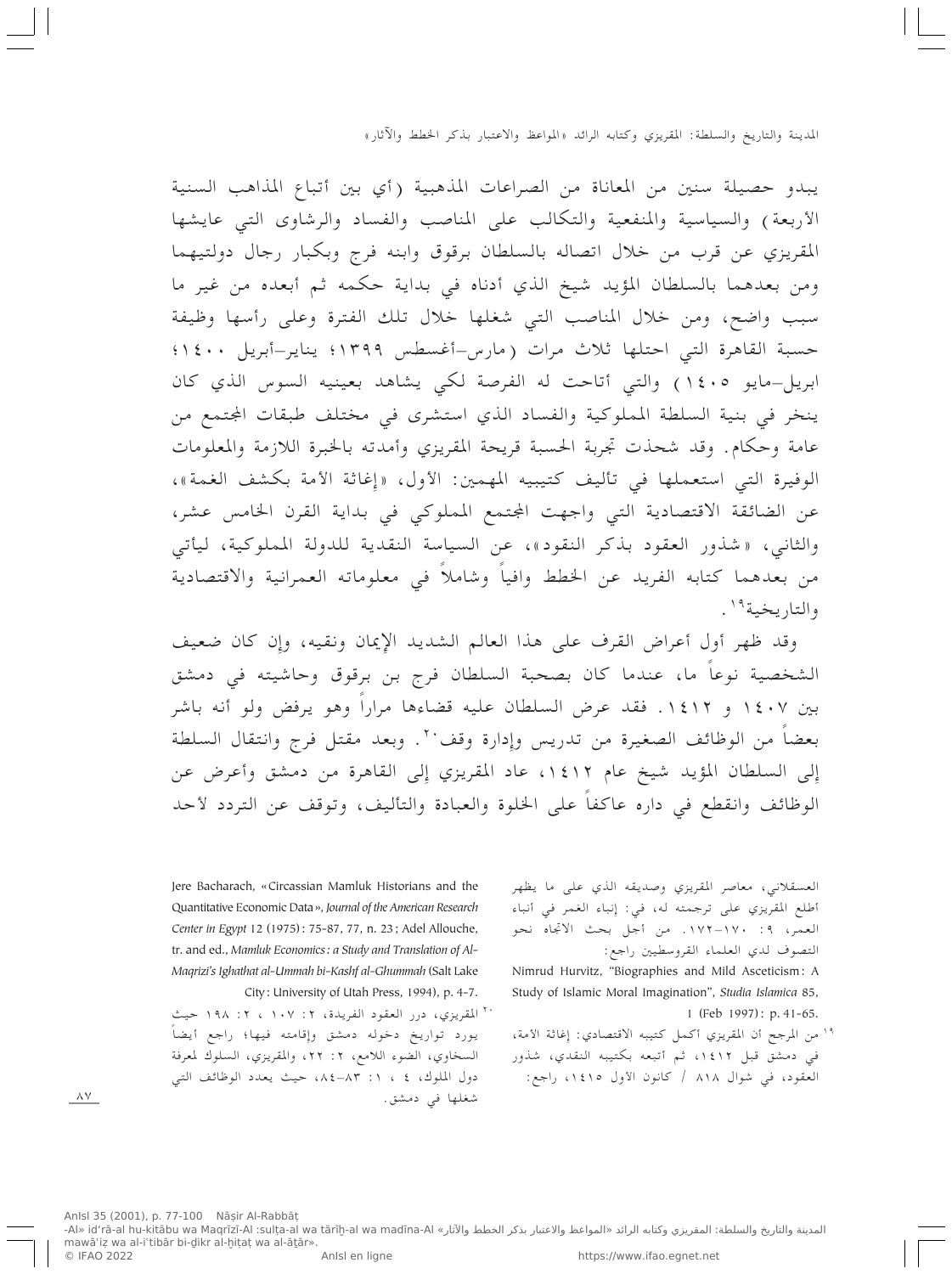## خطط المقريزي بين التدوين والتذكر والنقد

ومع ذلك، وعلى الرغم من انتقادات السخاوي والعيني وتلميذه الجوهري الصيرفي الجارحة واللاذعة فقد استحوذ كتاب المقريزي على اهتمام معاصريه وتابعيه بدليل العدد الكبير من مخطوطات الكتاب المنتشرة في مكتبات العالم (أكثر من ١٧٠ مخطوطة وفقا لأيمن فؤاد سيد منها ٣٥ مخطوطة في استنبول وحدها)، وبدليل العديد من الكتب اللاحقة التي اقتبست منه بل واعتمدت مخطط كتابه وأكملته أو بنت على منواله حتى اليوم الحاضر على الرغم من تغير المقاييس وتطور النظريات واختلاف الأهواء والمشارب. ولهذه الشعبية واستمرارية الأهمية أسباب عديدة تتجاوز سعة وتفصيلية مواد الكتاب لتشمل معالم أساسية في توجهه وهدفه ونبرته وشموليته الموضوعية والتحليلية وخلفية كاتبه الاجتماعية والشخصية والدينية التصوفية. فكتاب «المواعظ والاعتبار» في الحقيقة يخرج من دائرة النقل والتدوين التي طبعت غالبية أدبيات الفترة بطابع الجمود والتكرار لكبي يقرب قارءه أكثر من فكر وعاطفة وهموم كاتبه ويجعله يعايشها ويتعاطف معها، أو على أقل تقدير يتفاعل معها بطريقة أو بأخرى حسب ثقافته وخلفيته وزمانه ومحيطه.

ولعل أكثر مايقرب المقريزي إِلى القارىء المعاصر هو أن كتابه يصب بنهاية الأمر في خانة الدراسات النقدية الإصلاحية ذات النفس الحي والمتألم والفرداني التي قل ما نجد مثيلها في التراث القروسطى برمته. فالمقريزي الذي ابتدأ حياته المهنية على نفس المنحى المعتاد عند معظم العلماء القروسطيين من التتلمذ لكبار علماء عصره والاستفادة من اتصالات عائلته والسعى لنيل الحظوة عند الأمراء وأصحاب الشأن، و«الذي قضى شطراً طويلاً من فتوته وهو يجالد في كواليسهم للوصول إلى منصب يرضاه» نجده فجأة ومن دون سبب واضح يقرر الكف عن التزلم للأكابر وينعزل في بيته العائلي في حارة برجوان في قلب قاهرة المعز وهو في عز الشباب وفورة النشاط وينصرف للمطالعة والكتابة والعبادات التبي قاربت التصوف ١٠ . ولاندري سبباً مباشراً لهذا القرار وإن كان

عن التزلم للأكابر إذا كان فعلاً صادقاً في زهده. راجع كل من ترجمات السخاوي في الضوء اللامع،٢: ٢٤، وابن تغري بردي، تلميذ المقريزي، في كتابيه، المنهل الصافي والمستوفى بعد الوافي، ٣٩٤:١٠ وحوادث الدهور في مدى الأيام والشهور، جزئين، تحقيق محمد كمال عز الدين (بيروت: عالم الكتب، ١٩٩٠) ١: ٦٣-٦٨، وابن حجر 1⁄ كل مترجمي المقريزي متفقون على أنه اعتزل المناصب كافة قبل العام ١٤٢٠ ولكنهم لايقدمون اسباباً كافية لهذا الاعتزال. المقريزي نفسه يبث في تضاعيف كتاب التراجم الصغير: درر العقود الفريدة، لواعج زهده في الحياة العامة الفاسدة ورغبته بالابتعاد عن المناصب، راجع مثلاً ٦٠:٢ حيث يورد المقريزي قصة محاولته اقناع صديق له بالابتعاد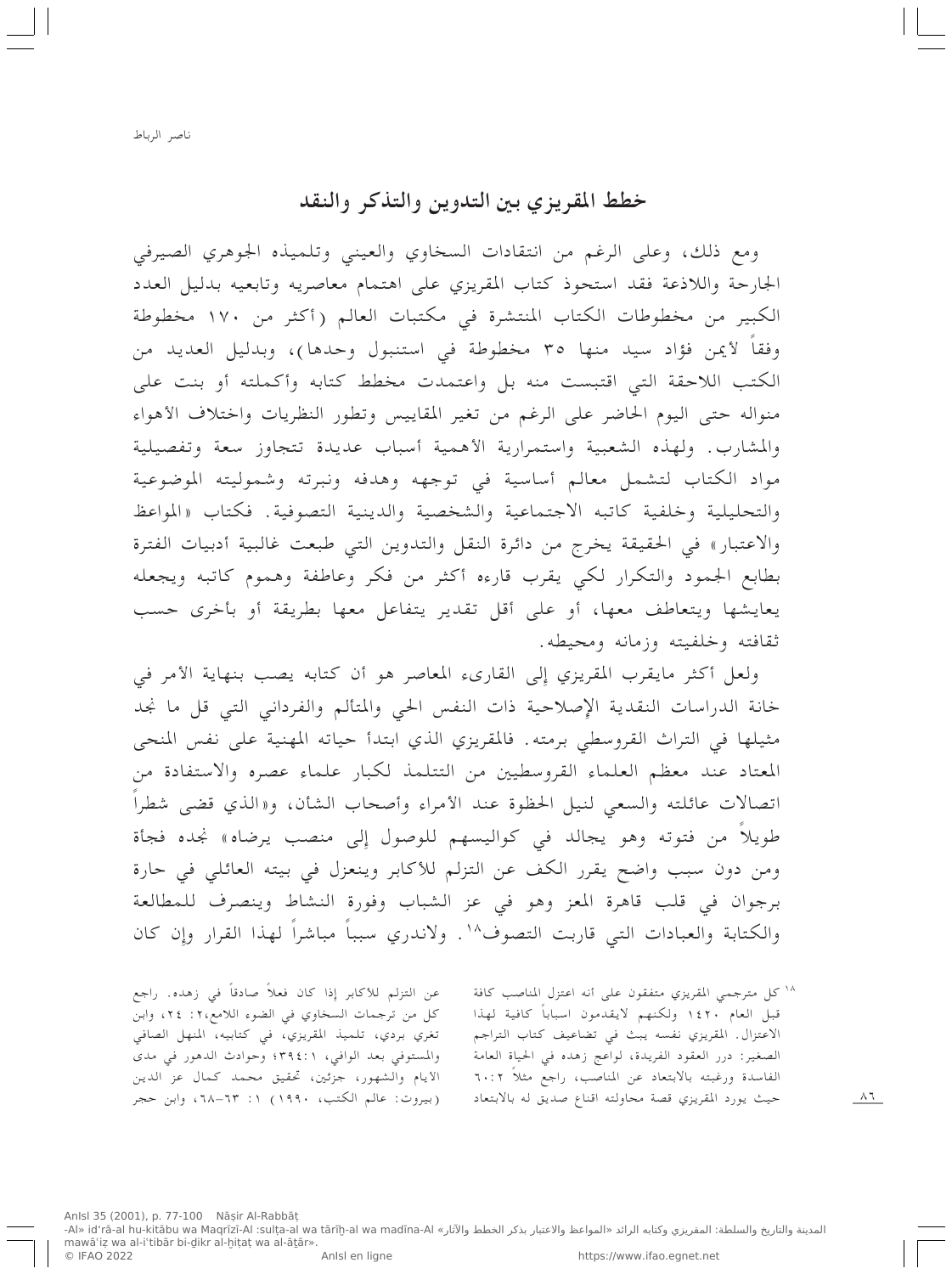وقد بين بعض الباحثين المحدثين أن أكثر من ثلثي كتاب المقريزي يعالج أخباراً ومواداً تعود لما بعد ١٤٠٨ أي بعد وفاة الأوحدي نفسه مما ينفي عن المقريزي تهمة التبعية الموادية الكاملة°'. ويأتينا بعد ذلك النفس النقدي الفردي الواضح في تضاعيف كتاب المواعظ والاعتبار والوحدة المنهجية والترتيبية التي وإن كانت غير مكتملة فهي واضحة في كل جزء من الكتاب، ممايؤكد بأن المقريزي لم يفعل أكثر من أنه أخذ مواد الأوحدي وصاغها بلغته وضمها لموضوعه كمواد أولية، كما فعل كل كتاب فترته وكما يفعل أي مؤلف اليوم ```. ولعل الاعتراض الأهم على المقريزي، والذي لايمكن تبريره إلا بتذكر المنافسة الشديدة بين علماء ذلك العصر المحصورين في بيئة ضيقة، هو أنه لم ينسب للأوحدي أي مادة في كتابه ولم يقر له بفضل السبق في تجميع بعض المواد التبي استعملها في نصه على الرغم من أنه قد أقر بفضل كل من عداه من السابقين له. وهو قد فعل الشيء نفسه مع معاصره الآخر ابن دقماق، الذي كان أيضاً من معارفه وأصدقائه، مما يؤكد صحة الفرضية بأن المنافسة بين هؤلاء المؤرخين المعاصرين ربما كانت السبب الأهم وراء إنكار المقريزي لفضل كتابيهما على مواده وكتابه ١٧.

- <sup>1</sup>° راجع مثلاً المقريزي، مسودة كتاب المواعظ والاعتبار، مقدمة أيمن فؤاد سيد، ٧٢–٧٣.
- <sup>١٦</sup> عن اسلوب النقل والاستشهاد في الكتابات العربية القروسطية راجع:

Franz Rosenthal, The Technique and Approach of Muslim Scholarship (Rome: Pontificium Institutum Biblicum, 1947), p. 41-48.

١٧ المقريزي، درر العقود الفريدة في تراجم الأعيان المفيدة، طبعة درويش ومصري، ترجمة ابن دقماق، ١: ص ١١٧-١٢١. ويقول المقريزي في ص ١١٨ أن ابن دقماق كان ينقل منه هو وينسب لنفسه، ولكن ابن قاضي شهبة الذي راجع مخطوطة المقريزي في النصف الثاني من القرن الخامس عشر، أي بعد وفاة الكاتبين، يعلق سلباً على ادعاء

المقريزي في حاشية الخطوطة. وقد اقترح أيمن فؤاد سيد في مقدمته لكتاب المقريزي، مسودة كتاب المواعظ والاعتبار، ص ٦٨–٧٢، أن سبب عدم نقل المقريزي عن ابن دقماق راجع لكون كتاب «الانتصار لواسطة عقد الأمصار» كان قليل الانتشار بدليل بقاء مخطوطة واحدة منه فقط كانت قد حفظت كوقف في مسجد صغير في القاهرة منذ كتابتها في بداية القرن الخامس عشر وحتى اكتشافها في نهاية القرن التاسع عشر، على عكس مخطوطات المقريزي المنتشرة. ومما يرجح صحة تأويل أيمن فؤاد سيد هو أن المقريزي نفسه في ترجمته لابن دقماق في: درر العقود الفريدة، ص ١١٩، يقرر أنه أخذ عن ابن دقماق روايتين شفهيتين فقط وأثبتهما في خططه، وهو لايذكر كتاب ابن دقماق مطلقاً.

 $\wedge \circ$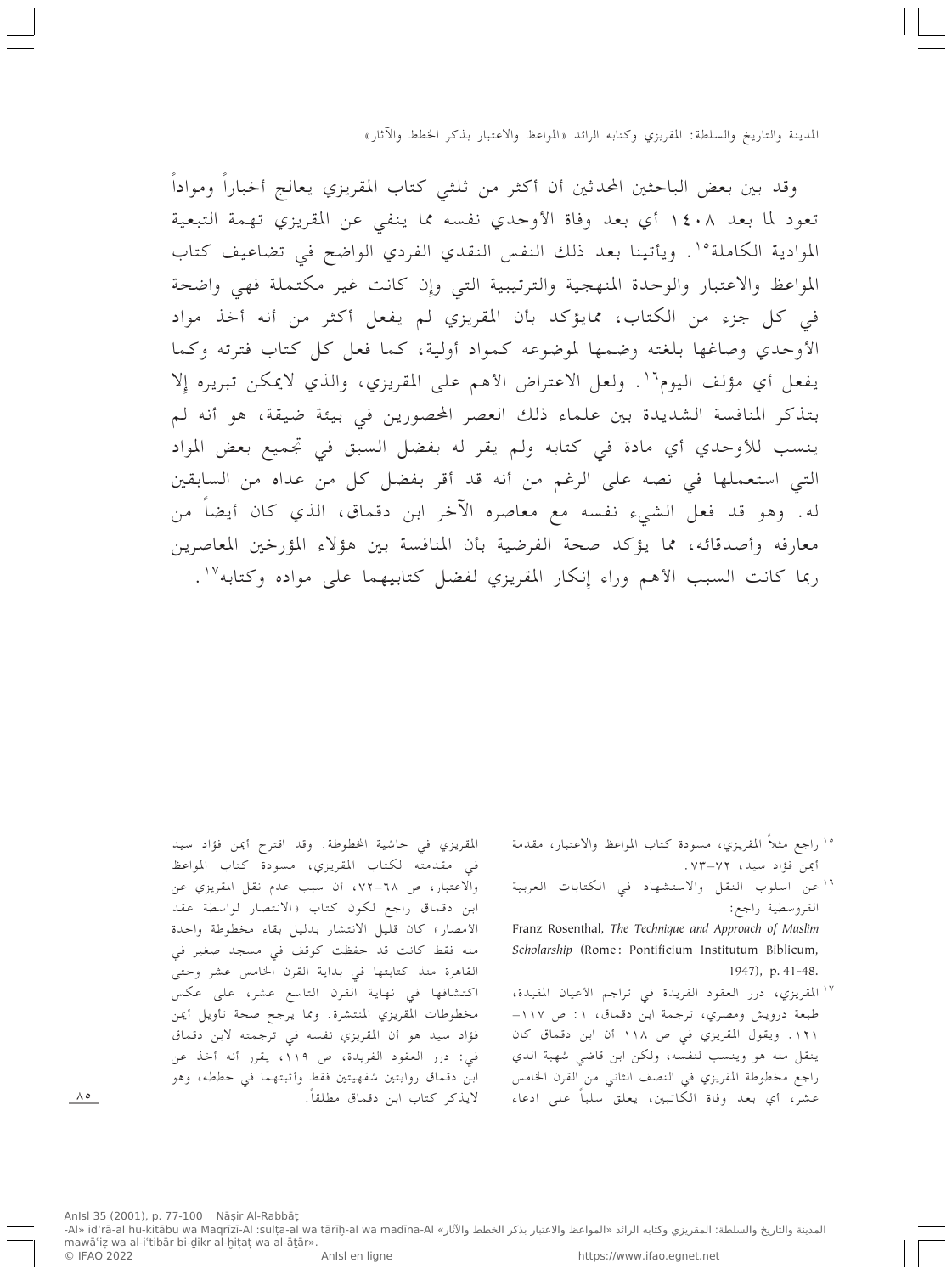وهكذا عندما يصل المرء إلى كتاب المقريزي في الربع الأول من القرن الخامس عشر الميلادي يجد نفسه إزاء نقلة معرفية ونقدية ونوعية ملحوظة. والحقيقة أن أهمية هذا الكتاب الهائل الحجم – جزءان من القطع الكبير، كلاً منهما أكثر من خمسمائة صفحة – لاتقتصر على حفظه للمعلومات المعمارية والعمرانية والإخبارية والتاريخية عن عمران القاهرة، وغيرها من المدن والقرى والدساكر المصرية، وإِن بدرجة أقل، والتبي لولاه لكنا فقدناها بفقداننا لمصادره التي استقى منها، أو على ترتيبه لتلك المعلومات ووصلها وملء الشواغر فيها والزيادة عليها، بل إِنها تصب في خانة روح الكتاب ودوافع كاتبه التي لاقت صدى إِيجابياً متفهماً ومتعاطفاً ومؤيداً في نفوس العديد من معاصريه وتابعيه في مصر وخارجها. هذا على الرغم من الإشكالية التي طرحها اتهام المؤرخ الناقد واللاذع الهجاء عبد الرحمن السخاوي لاستاذ استاذه المقريزي بسرقة كتاب عن الخطط من تأليف جاره احمد بن الحسن الأوحدي (١٣٦٠-١٤٠٨) وانتحاله لنفسه. وهو، أي السخاوي، بهذا قد جانب الموضوعية وتجاهل ما أقره المقريزي نفسه في ترجمته لصديقه وجاره الأوحدي في كتابه «درر العقود الفريدة في تراجم الأعيان المفيدة»، من أنه ضم مسودة كتاب الأوحدي في الخطط التي وقعت له بعد وفاة مؤلفها إلى كتابه"'. ومع أن بعض معاصري المقريزي كانت لهم آراء سلبية فيه أيضاً إِلا أن أي منهم لم يكرر اتهام السخاوي بالحدة نفسها مع أن معظمهم قد اطلع على كتاب السخاوي. حتى القاضي بدر الدين العيني نفسه، وهو عدو المقريزي اللدود ومنافسه الأول على الوظائف في الدولة، والذي لم يجد أي شيء إيجابي يثبته في ترجمته للمقريزي لايتهمه بالسرقة وإِن كان يكيل له اتهامات أشد «كالحكي بالمغيبات والضرب بالرمل»، ولو أنها واضحة المغزى والهدف على ضوء الصراع المرير بينهما في البلاط المملوكي وفي استجلاب الحظوة عند كبار الأمراء ''.

> "' يورد السخاوي اتهامه أكثر من مرة، الأولى في كتابه: الضوء اللامع لأهل القرن التاسع، ٥ أجزاء (القاهرة: مكتبة القدسي، ١٩٣٥-١٩٣٦) ٢: ٢٥٨:١ : ٢٢-٢٢؟؛ وكذلك: كتاب التبر المسبوك في ذيل السلوك (القاهرة: مكتبة الكليات الأزهرية، ١٨٩٦)، ص ٢٢–٢٢ ، ١٠٣؛ وكذلك: إعلان التوبيخ لمن ذم التاريخ (دمشق: مكتبة القدسي، ١٩٣٠)، ١٣١. أما عن كتاب: درر العقود الفريدة في تراجم الأعيان المفيدة، فهو منشور في طبعتين من المخطوطة الوحيدة غير الكاملة (تحتوي على ٣٣٠ ترجمة من الأصل المقدر بـ ٥٥٦ ترجمة)، المحفوظة في مكتبة غوطا (مخطوطة ٢٧٠ عربية) نشرتا خلال ثلاث سنوات بينهما

من دون أي تبرير. الأولى بجزئين بتحقيق محمد كمال الدين عز الدين، المقريزي وكتابه درر العقود الفريدة في تراجم الأعيان المفيدة (بيروت: عالم الكتب، ١٩٩٢) والثانية بجزئين أيضاً بتحقيق درويش ومصري (دمشق: وزارة الثقافة، ١٩٩٥). عن ترجمة المقريزي للأوحدي راجع طبعة درويش ومصري، ١: ٢٥١–٢٥٢.

راجع ترجمة المقريزي في كتاب بدر الدين العيني، عقد الجمان في تاريخ أهل الزمان، المنشورة في مختارات عبد الرزاق الطنطاوي القرموط (القاهرة: الزهراء للإعلام العربي، . ٥٧٤ ، ٢٨ ص ٢٨ ، ٥٧٤.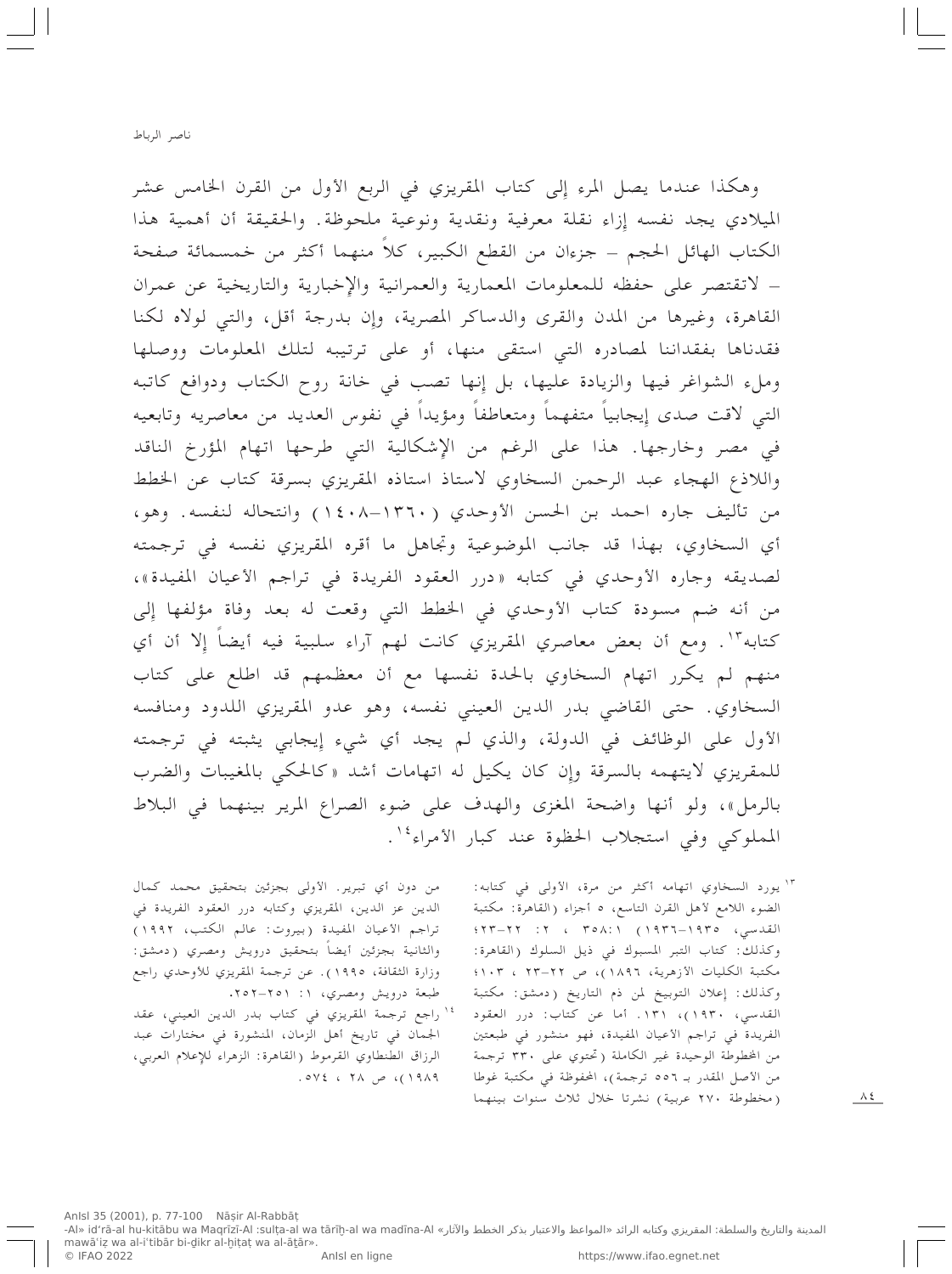أثبت منها في كتب لاحقة، خاصة كتاب المقريزي نفسه``. من أشهر هذه الكتب على رأي المقريزي أيضاً كتاب ابن زولاق (٩١٩-٩٩٧) «خطط مصر»، وكتاب القضاعي (توفي ١٠٦٢) «المختار في ذكر الخطط والآثار»، وكتاب محمد بن أسد الجواني (توفي ١١٩٢) «كتاب النقط بعجم ما استشكل من الخطط».

ماوصلنا كله أو بعضه في نهاية الأمر من كتب الخطط المكتوبة قبل كتاب المقريزي كتابان: الأول هو كتاب محى الدين بن عبد الظاهر، «الروضة البهية في خطط القاهرة المعزية»، الذي جمعه بين ١٢٦٧ و١٢٨٥، والذي اكتشف وحقق مؤخراً، وكتاب ابن دقماق، «الانتصار لواسطة عقد الأمصار»، الذي جمعه بين ١٣٩١ و١٤٠٦، والذي اكتشف منه الجزئين الرابع والخامس وحققا في نهاية القرن التاسع عشر''. كتاب ابن عبد الظاهر، كاتب السر على عهود كل من السلاطين المماليك المؤسسين بيبرس وقلاوون والأشرف خليل، كتاب صغير لطيف، يبدو أنه ارتأى من تأليفه أن يجمع كل المواد المتعلقة بالقاهرة المعزية أو القاهرة الفاطمية التبي كانت معاول الهدم والهجران وتقلب الأحوال قد بدأت بتغييرها منذ العهد الأيوبي، كما يقول ابن عبد الظاهر نفسه في مقدمة كتابه. وربما كان لتسارع التغيير في فترة خدمة ابن عبد الظاهر، عندما كان السلاطين والأمراء المماليك منهمكين في بناء المدارس والقباب الفخمة في قلب القاهرة الفاطمية مكان القصور والدور الخليفية، الدور الأهم في انصرافه إلى تأليفه. وعلى هذا يظهر كتاب ابن عبد الظاهر كمحاولة للتذكر وحفظ الصورة وإن كانت المحاولة لاتخلو من اهتمام بيروقراطي وتاريخي بتسجيل المواقع القديمة ربما بتكليف من السلطان بيبرس نفسه. أما الكتاب الثاني، «الانتصار» لابن دقماق، فلم يصلنا منه مع الأسف سوى حوالى ثلثه، ولكن ما وصلنا كاف لإعطائنا فكرة عن محتوى ومنهج الكتاب الذي لم يزد عن كونه تجميع سردي مختصر وسريع لخطط الفسطاط، ربما كانت تتمته عن خطط القاهرة وإن كان أيمن فؤاد سيد يرجح أن الكتاب ركز بشكل رئيسي على الفسطاط ''.

> `` يقدم لنا المقريزي نفسه جرداً بغالبية كتب الخطط السابقة لكتبه وإن كان يهمل بعضها لأسباب جديرة بالبحث في مقال آخر، راجع تقى الدين المقريزي، المواعظ والاعتبار بذكر الخطط والآثار، جزئين (بولاق، ١٨٥٤)، ١: ص ٤-ه؛ راجع أيضا، عنان، مصر الإِسلامية وتاريخ الخطط، ص ٣٧-٤٩؛ وكذلك المقريزي، مسودة كتاب المواعظ والاعتبار، مقدمة أيمن فؤاد سيد، ص ٦-٢٢.

`` محى الدين بن عبد الظاهر، الروضة البهية في خطط القاهرة المعزية، تحقيق أيمن فؤاد سيد (القاهرة: الدار العربية للكتاب، ١٩٩٦)؛ ابن دقماق، الانتصار لواسطة عقد الأمصار تحقيق ك ڤوللرز (بولاق، ١٨٩٣).

" راجع المقريزي، مسودة كتاب المواعظ والاعتبار، مقدمة أيمن فؤاد سيد، ص ٨٠-٨١ من أجل مناقشة كتاب ابن عبد الظاهر، وص ٧٠ من أجل مناقشة كتاب ابن دقماق.

 $\wedge$   $\uparrow$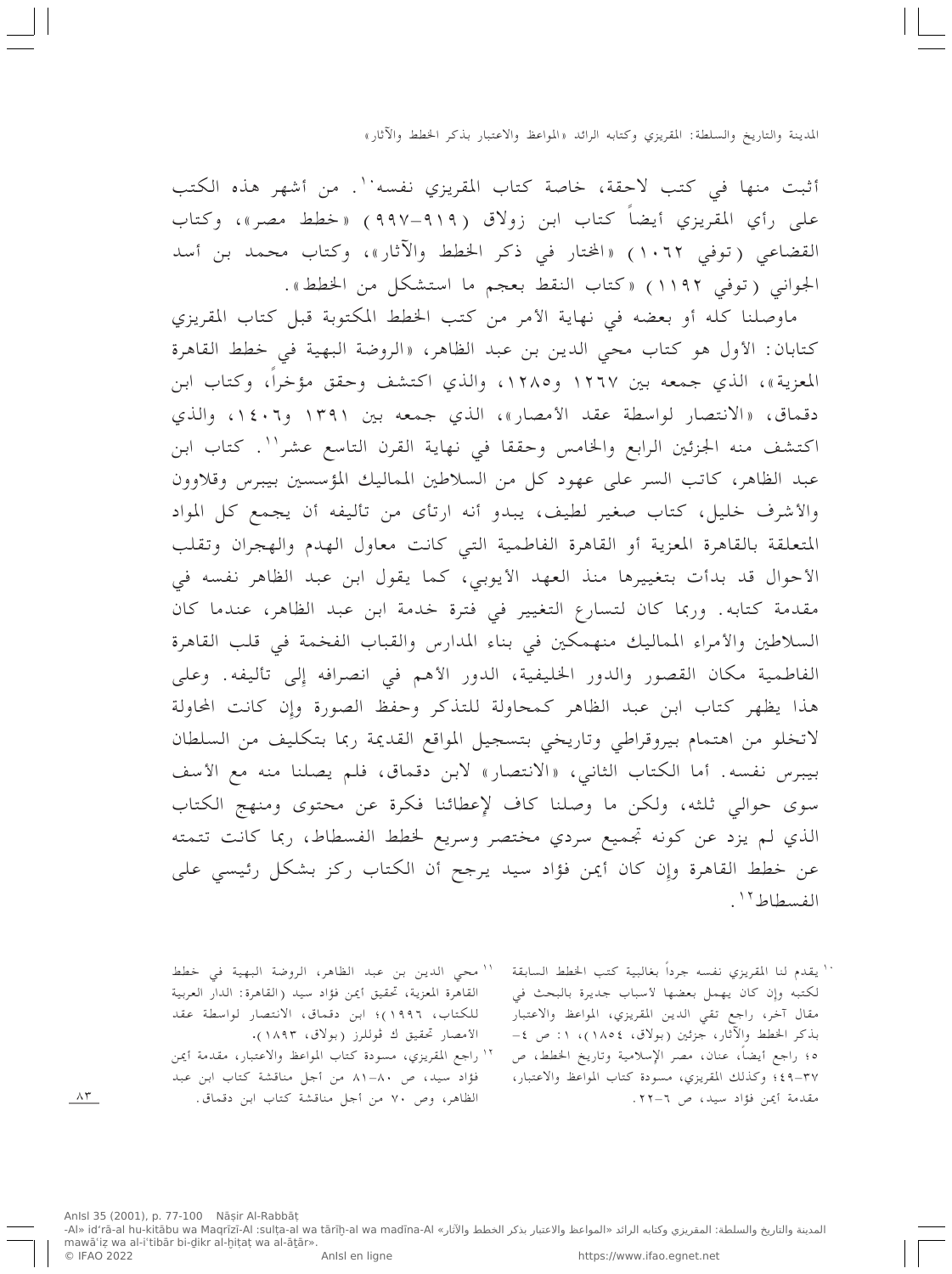ناصر الرباط

في التاريخ الإسلامي القروسطي، وإِن كان ابن شداد على مايبدو مجدداً فكرياً ومعلوماتياً أكثر منه صاحب نظرية أو منهج جديدين، ولكنه مع ذلك يمثل حلقة وصل بين الكتب الشاملة الجامعة في الجغرافيا أو المسالك والممالك، والكتب المتخصصة بمدينة واحدة أو بقطر واحد، ككتب الخطط.

نأتي الآن إِلى كتب «الخطط» نفسها، التي على ما بيّنا استعارت الكثير من التقاليد السابقة عليها من كتب المدن والفضائل والمسالك والممالك، ولكنها طوعت هذه الاستعارات لتلائم أهدافها واتجاهاتها وحدودها المعرفية والأيديولوجية والمنهجية. لم تهتم كتب الخطط بالأسئلة البلدانية والجغرافية بشكل مباشر أو بتراجم أعيان المدنيين أو فضائل المدن نفسها من دينية وإشراقية وأخروية، بل ركزت بشكل أساسى وحاسم على الأبنية والخطط أو التاريخ المدنى والعمراني. وقد حددت كتب الخطط من اهتمامها فنزلت بمنظورها من مستوى كوني أو إسلامي على أقل تقدير إلى منظور قطري. أما تاريخياً، فقد ظهرت كتب الخطط بشكل أساسي في مصر إِبان العهد الإِسلامي، بل لعل مصطلح الخطط لاينطبق على أي تقليد أدبى في أي بلد إِسلامي آخر. ولم يردنا أن أي قطر إسلامي أخر قد شهد أي نمو ملحوظ لهذا النوع الأدبي وإن كانت هناك بعض الكتب التي يمكن وصفها بكتب الخطط من أقطار أخرى، ولكنها لا ترقى في مجموعها إلى مستوى التقليد الفكري المتصل من القرن الثالث هجري/التاسع الميلادي وحتى القرن السابع عشر أو بعده الذي نلاحظه في مصر. ولهذا أسباب مختلفة يمكن إجمالها بقوة الحس الوطني والقومي المعبر والمفوه في مشاعر أبناء مصر وبناتها وكتاباتهم قبل ظهور الشعور الوطنبي والقومي كما نعرفهما اليوم، على أساس نظرية المفكر المصري الراحل جمال حمدان عن شخصية مصر المتميزة^. وقد وجدت هذه المشاعر متنفسها في كتب الخطط التي نمت بشكل خاص بعد تأسيس الخلافة الفاطمية في مصر واستقلالها عن بغداد بل وتنافسها معها على صعيد الشرعية الإسلامية وإحيائها للشعور المصري بالتفرد والخصوصية والأهمية°. هذا على الأقل هو الرأي السائد عن كتب الخطط التبي ظهرت في تلك الفترة، والتبي فقدت كلها بحيث أننا لانعرف عنها سوى ما

Claude Cahen, «Khitat», Encyclopedia of Islam, 2nd edition, 5: 22; Jack A. Crabbs, Jr., The Writing of History in Nineteenth-Century Egypt (Detroit: Wayne State University Press, 1984), p. 115-119.

^ راجع جمال حمدان، شخصية مصر، دراسة في جغرافية المكان، ٤ أجزاء (القاهرة:عالم الكتب، ١٩٨٠–١٩٨٤). ° من أجل نقاش أولى ومختصر لأسباب نشوء الخطط راجع کلاً من: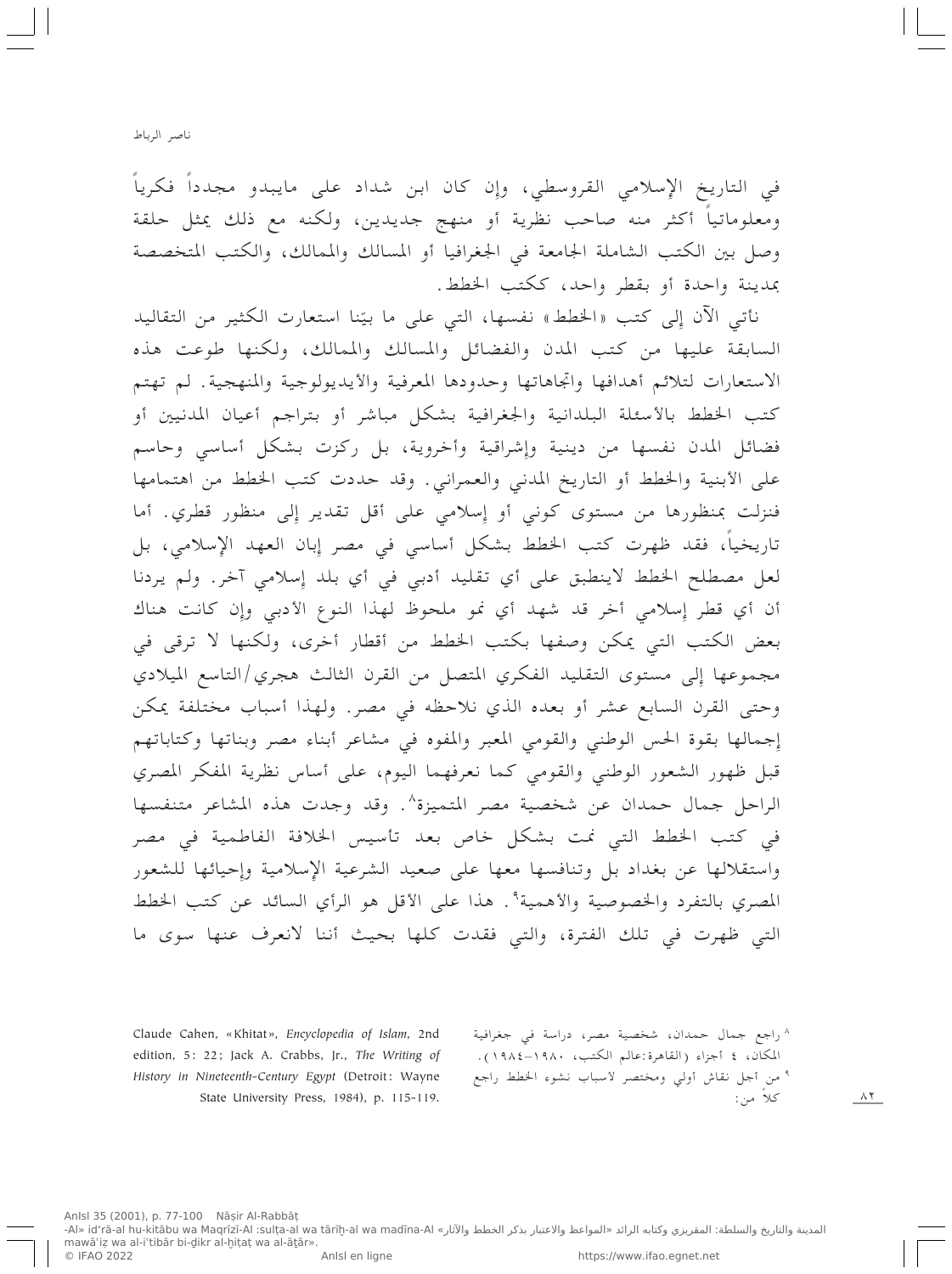وينتمي نوع «الخطط» بشكل أكثر مباشرة لكتابات «المسالك والممالك»، النوع الأدبي البلداني الأكثر شهرة في التاريخ الفكري الإسلامي والذي يعود بجذوره أيضاً إِلى فروع عدة ككتب الفتوح وكتب الزيارات وكتب الخراج وكتب صورة الأرض°. فالمسالك والممالك في نهاية المطاف كتب جغرافية ذات بعد كوني شمولية المنظور، وإِن كانت شموليتها نادراً ماتخطت حدود العالم الإِسلامي. وقد طرأ تطور مهم على نوع «المسالك والممالك» في نهاية القرن الثالث عشر إِثر نهوض الأمة من كبوتها وتمكنها من إِيقاع الهزيمة بالصليبيين والمغول على يد المماليك في مصر والشام، إِذ دخلت النواحي السياسية أو مانسميه اليوم بالجيوبوليتيكا في صلب اهتمامات هذا النوع الأدبي مما أدى إلى صعوده إلى قمة الأنواع الأدبية الرائجة، كانعكاس لتصاعد الوعى بالذات وكسجل لإنجازات النخب الحاكمة في توسيع رقعة دولة الإسلام من خلال الجهاد. ويظهر ذلك جلياً في العمل الموسوعي الرائع، «مسالك الأبصار في ممالك الأمصار»، الذي ألفه شهاب الدين ابن فضل الله العمري (١٣٠١–١٣٤١) كاتب سر السلطان المملوكي الناصر محمد بين ١٣٢٩ و ١٣٣٢<sup>٦</sup> . وقد سبق «مسالك الأبصار في ممالك الأمصار» كتاب آخر شبيه في مضماره وتوجهه وإن كان أقل شمولية من كتاب العمري، ذلك هو كتاب عز الدين بن شداد، «الأعلاق الخطيرة في ذكر أمراء الشام والجزيرة»، الذي ألفه على مايبدو للسلطان الظاهر بيبرس (١٢٦٠–١٢٧٦) بهدف إطلاعه على جغرافية بلاد الشام وعمرانها وتقاليدها الإدارية في الفترة التي كان النفوذ المملوكي يمتد فيها في بلاد الشام ويتوطد ". وقد قسم ابن شداد كتابه إلى ثلاثة أقسام: واحد عن مملكة حلب وتوابعها وواحد عن مملكة دمشق وتوابعها وواحد عن الجزيرة. وتضمن الكتاب وصفاً تفصيلياً للمدن في هذه الممالك يحوي بعضاً من أكثر الكتابات المعمارية أهمية

> ° من أجل الدراسات عن نوع المسالك والممالك راجع كلا من: André Miquel, La géographie humaine du monde musulman jusqu'au milieu du XIe siècle. 4 vols. (Paris: Mouton, 1967-1980), 1: 267-330; Ulrich Haarman, «Auflösung und Bewahrung der klassischen Formen arabischer Geschichtsschreibung in der Zeit der Mamluken», Zeitschrift der Deutschen Morgenländischen Gesellschaft 121 (1971): p. 46-60.

> ` راجع المقدمة النقدية بقلم دوروتيا كرافولسكي لكتاب شهاب الدين ابن فضل الله العمري، مسالك الأبصار في ممالك الأمصار، دولة المماليك الأولى، من تحقيقها (بيروت،  $.()917$

<sup>٧</sup> حقق الكتاب ونشر على ثلاثة مراحل: عز الدين بن شداد، الأعلاق الخطيرة في ذكر أمراء الشام والجزيرة، مملكة حلب، مجلد ۱، قسم ۱، تحقیق دومینیك سورديل (دمشق، ١٩٥٣)؛ الأعلاق الخطيرة في ذكر أمراء الشام والجزيرة، تاريخ مدينة دمشق، تحقيق سامي الدهان (دمشق، ١٩٥٦)؛ الأعلاق الخطيرة في ذكر أمراء الشام والجزيرة، تاريخ وطوبوغرافية الجزيرة السورية، جزئين، تحقيق يحيى عبارة (دمشق، ١٩٧٨). راجع أيضا محمد سعيد رضا، «ابن شداد في كتابه الأعلاق الخطيرة، قسم الجزيرة»، مجلة المؤرخ العربي، ١٤ (١٩٨٠): ص ١٢٤-٢٠٤.

 $\lambda$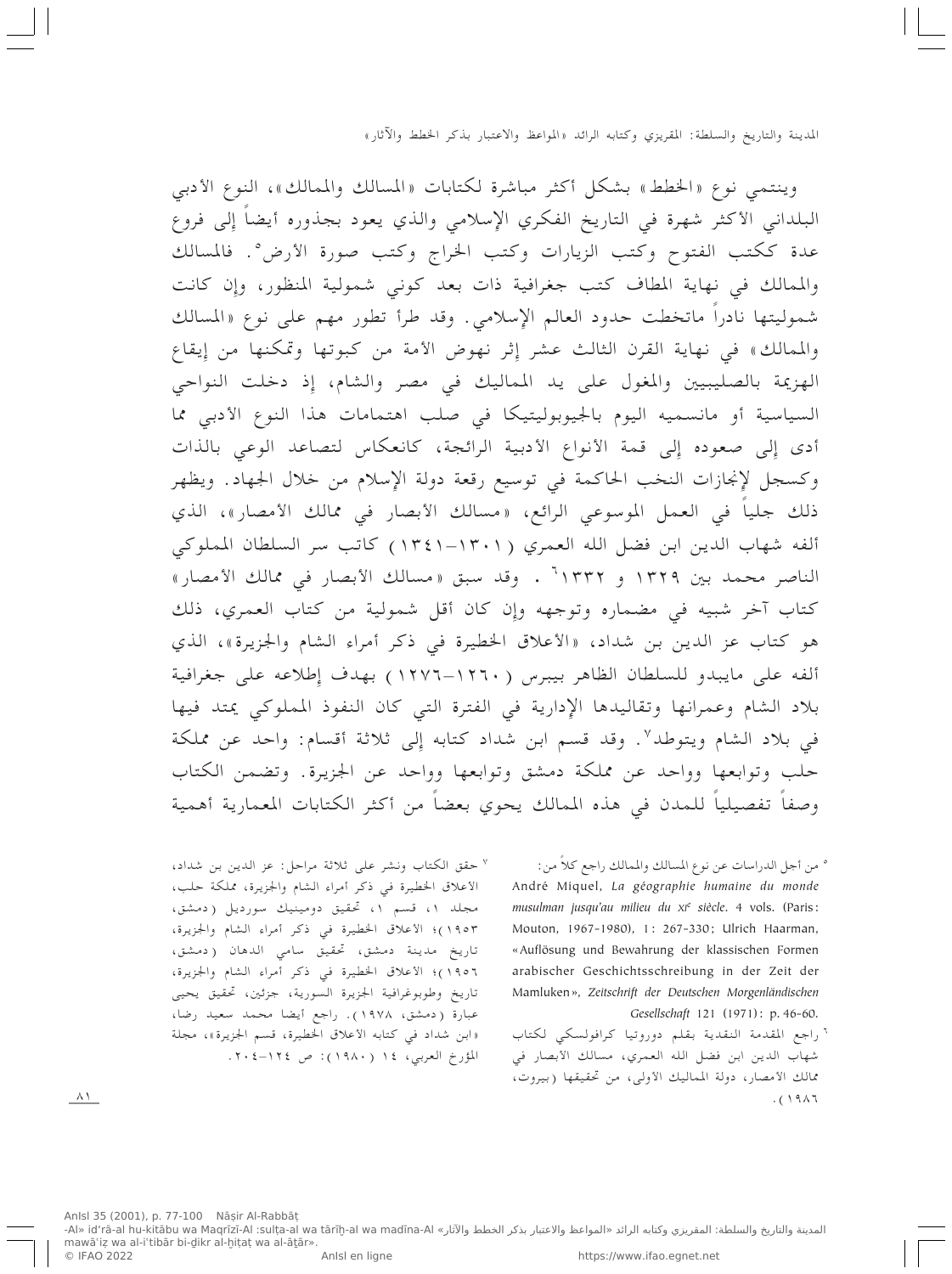الخطط كتقليد أدبى قروسطى

في الحقيقة، يمكن اعتبار المقريزي في كتابه هذا سليلاً متفوقاً ومتألقاً لتقليد أدبي عربي وإسلامي متواصل وإن كانت فروعه مختلفة وأحياناً متغايرة في خلفياتها ومنحاها الفكري والمنهجي . ويمثل كتاب المقريزي ذروة فكرية في فرعه الخاص الذي اكتسب اسم «الخطط» (من «خطة» أي الموقع السكني الخاص بجماعة محددة ضمن حيز المدينة الإسلامية)، ذلك النوع المتخصص من الكتابة المدينية والعمرانية والبلدانية الذي يعود بجذوره العلمية والفكرية إِلى تيارات عدة في الأدب العربي، ظهرت كلها مع بدايات الإسلام وتطورت لأسباب مختلفة دينية وإدارية وتنظيمية وأحياناً محض علمية أو استكشافية، وأحياناً للمتعة. سلسلة الأنواع الأدبية هذه تبدأ مع نوعين استقيا أصولهما من ضرورات المجتمع الإسلامي المتشكل عندما انداح المسلمون الأوائل من ديارهم لكي يختلطوا بحضارات البلاد المفتوحة يعطوها ويأخذوا منها في عملية شد وجذب مستمرتين، أديتا إلى زيادة وعي المسلمين بخصوصيتهم التاريخية وتمثلهم لأساليب الإنتاج الثقافي التي طورتها الشعوب المفتوحة قبل وبعد الفتح الإسلامي في آن واحد . هذان النوعان الأدبيان هما «كتب الفضائل»، التي ركزت على المميزات الدينية والقدسية للمدن الإسلامية وبشكل خاص المدن المقدسة، مكة والمدينة والقدس، والتي ازدادت أهميتها إثر الحروب الصليبية وتنامي الوعي بأهمية المقدسات الإسلامية خاصة في القدس، وكتب التراجم المتخصصة بالمدن التي حفظ مؤلفوها من خلالها تراجم علماء ومحدثي كل مدينة كبرى، والتي بلغت ذروتها مع كتابي «تاريخ بغداد» للخطيب البغدادي (١٠٠٢–١٠٧١) و«تاريخ مدينة دمشق» لابن عساكر (١١٠٥–١١٧٦). هذان العملان الموسوعيان شكلا نموذجين فريدين لنوعهما الأدبي . وقد اتبعا كلاهما نفس المنهج والخطة، إذ ابتدأ كلاً منهما بوصف مختصر للمدينة وتاريخها في الإِسلام، لم يتجاوز في طوله ربع مجلد من أصل ١٤ مجلداً لتاريخ بغداد و١٩ مجلداً لتاريخ دمشق، تلتهما سلسلة تراجم العلماء والمحدثين والفقهاء الذين عاشوا في كلا المدينتين أو درسوا فيهما أو أقاموا بهما وأخذوا العلم فيهما'.

لأهم ماجاء فيهما على صعيد التاريخ العمراني راجع: Jacob Lassner, The Topography of Baghdad in the Early Middle Ages: Text and Studies (Detroit: Wayne State University Press, 1970); Nikita Elisseeff, La description de Damas d'Ibn Asakir (historien mort à Damas en 571/1176), (Damas: Ifead, 1959).

<sup>٤</sup> أبو بكر أحمد بن على الخطيب البغدادي، تاريخ بغداد أو مدينة السلام، ١٤ جزءاً (القاهرة: مكتبة الخانجي، (١٩٣١)؛ على ابن الحسن بن عساكر، تاريخ مدينة دمشق، طبعة مصورة من نسخة المكتبة الظاهرية باعتناء محمد بن رزق ابن الترهوني، ١٩ جزءاً (عمان: دار البشير، ١٩٨٠). من أجل مناقشة الكتابين ومن أجل ترجمة جزئية

 $\wedge$ .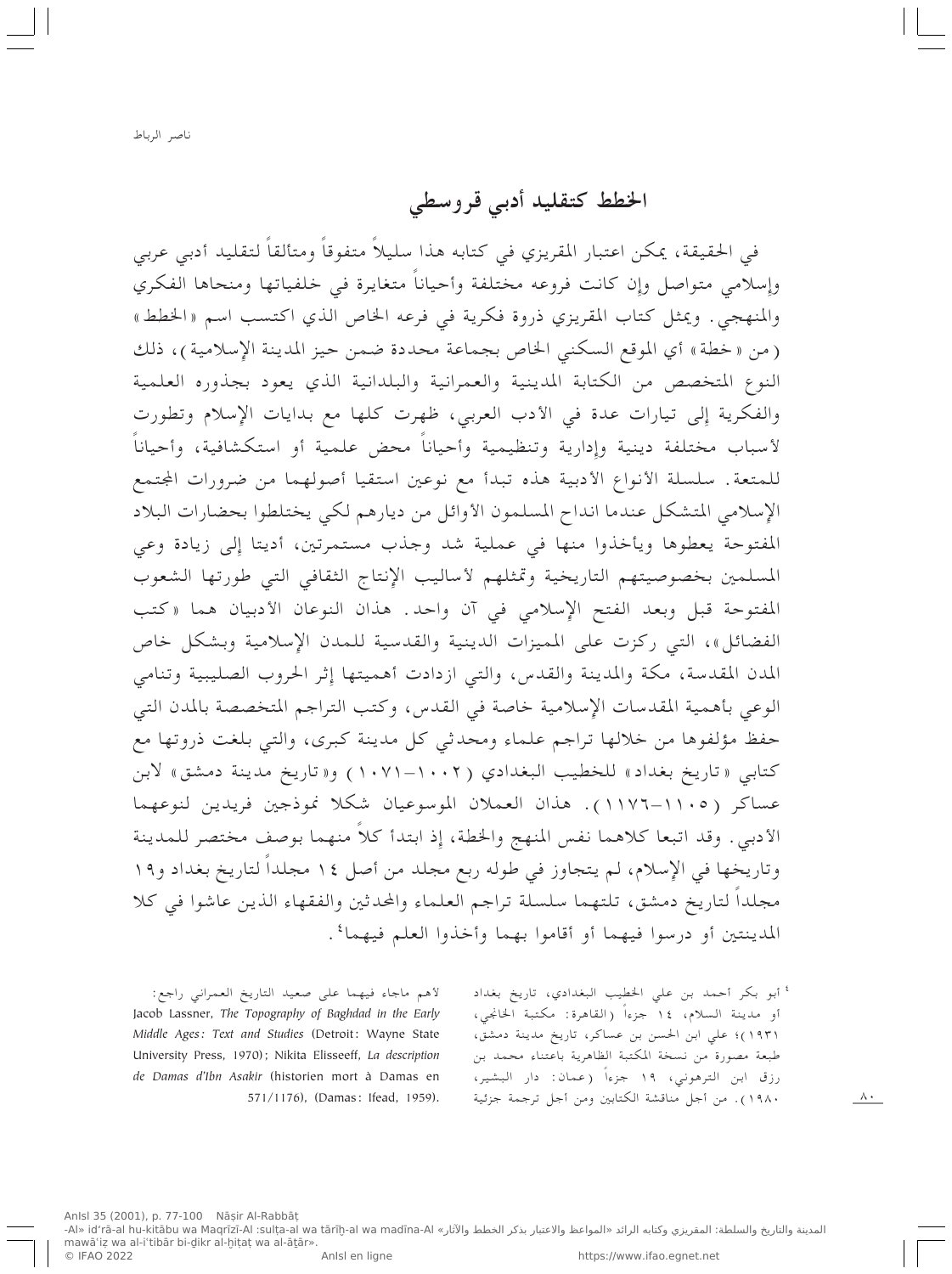بدرجة أقل، في «كتاب المواعظ والاعتبار بذكر الخطط والآثار»، الذي يمكن اعتباره بحق كتاب مؤسس في التاريخ العمراني على مستوى العالم وواحد من أعمق الدراسات التاريخية العمرانية في التراث العربي المكتوب حتى اليوم وأكثرها موسوعية وموضوعية".

فهذا الكتاب بدءاً يحوي بين دفتيه صورة معمارية وعمرانية وبشرية شبه كاملة لما كانت عليه مدينة القاهرة في بداية القرن الخامس عشر، وللأدوار التي لعبها الساسة والأعيان في الحياة المدنية والعمرانية والاقتصادية والسياسية والمراسيمية والاحتفالية في المدينة المملوكية . وهو كذلك يقدم لنا جرداً سردياً متكاملاً لتاريخ مصر قبل الإِسلام كما تصوره المسلمون من خلال مصادرهم الدينية وشبه التاريخية، وتأريخاً مدققاً لتطور الفسطاط وبعدها القاهرة منذ نشأتها عقب الفتح الإسلامي ومروراً بعظمتها الخلافية إبان العهد الفاطمي وتفوقها العسكري الجهادي في العهدين الأيوبي والمملوكي المبكر إلى ظهور بوادر الانحطاط والتدهور فيها مع تحول السلطة إلى العنصر الجركسي في العصر المملوكي مع نهاية القرن الرابع عشر وبداية الخامس عشر، أي عندما كان المقريزي يجمع مواد كتابه ويصنفها. ويضم الكتاب أيضاً مسحاً شبه شامل لكافة المباني العامة أو المهمة في القاهرة والفسطاط من قصور ودور وجواسق ومساجد وجوامع ووكالات وخانات وخانقاهات ومدارس وزوايا ودور حديث وبيمارستانات وأسوار وأبواب وخوخ، وحتى كنائس المسيحيين وكنس اليهود، بالإضافة لجرد الحارات والأزقة والأقنية والخلجان والبرك والطرق، وتبيان تطورها منذ الفتح الإسلامي وحتى نهاية القرن الرابع عشر. فالمتصفح لكتاب «المواعظ والاعتبار» سرعان ما يلاحظ أن المقريزي في الحقيقة يقدم لنا صورة نصية أقرب ماتكون للخرائط المفصلة التي تستخدم اليوم في المسح والطوبوغرافيا، بالإِضافة لمباحث متقدمة في التاريخ الطبيعي وعلم الآثار والتخطيط العمراني وتاريخ العمارة والتاريخ السياسي والثقافي لمصر كوحدة جغرافية وإدارية وكانتماء.

> <sup>٣</sup> مع أهمية المقريزي كمؤرخ قروسطى فذ فالدراسات عنه قليلة نسبياً وبعضها غير وافية عموماً، واللائحة التالية تقدم بعضاً من أفضل الدراسات المتوافرة عن الرجل وكتابه: محمد عبد الله عنان، مصر الإسلامية وتاريخ الخطط المصرية (القاهرة، ١٩٦٩)؛ محمد مصطفى زيادة وآخرين، دراسات عن المقريزي،(القاهرة: الجمعية المصرية للدراسات التاريخية، ١٩٧١)؛ سعيد عبد الفتاح عاشور، «أضواء جديدة على المؤرخ أحمد بن على المقريزي وكتاباته،» عالم الفكر، العدد ١٤، رقم ٢ (١٩٨٣): ص ٤٥٣-٤٩٨؛ محمد كمال الدين عز الدين، المقريزي مؤرخاً، (بيروت: عالم الكتب، ١٩٩٠)؛ المقريزي، مسودة كتاب المواعظ والاعتبار في ذكر الخطط والآثار، بتحقيق أيمن فؤاد سيد (لندن: مؤسسة الفرقان للتراث الإسلامي، ١٩٩٥)؛ وكذلك:

Sylvie Denoix, Décrire le Caire Fustat-Misr d'après Ibn Duqmaq et Magrizi : l'histoire d'une partie de la ville du Caire d'après deux historiens égyptiens des XIVe-XVe siècles (Le Caire : Institut français d'archéologie orientale, 1992) ; Ayman Fu'ad Sayyid, « Remarques sur la composition des Hitat de Maqrizi d'après un manuscrit autographe », in Hommages à la mémoire de Serge Sauneron, 1927-1976, II: Égypte post-pharaonique (Le Caire, 1979), p. 231-258; Fuat Sezgin, Mazin Amawi, Carl Ehrig-Eggert and E. Neubauer, Studies on Taqiyaddin al-Maqrizi (d. 1442): collected and reprinted (Frankfurt am Main: Institute for the History of Arabic-Islamic Science at the Johann Wolfgang Goethe University, 1992).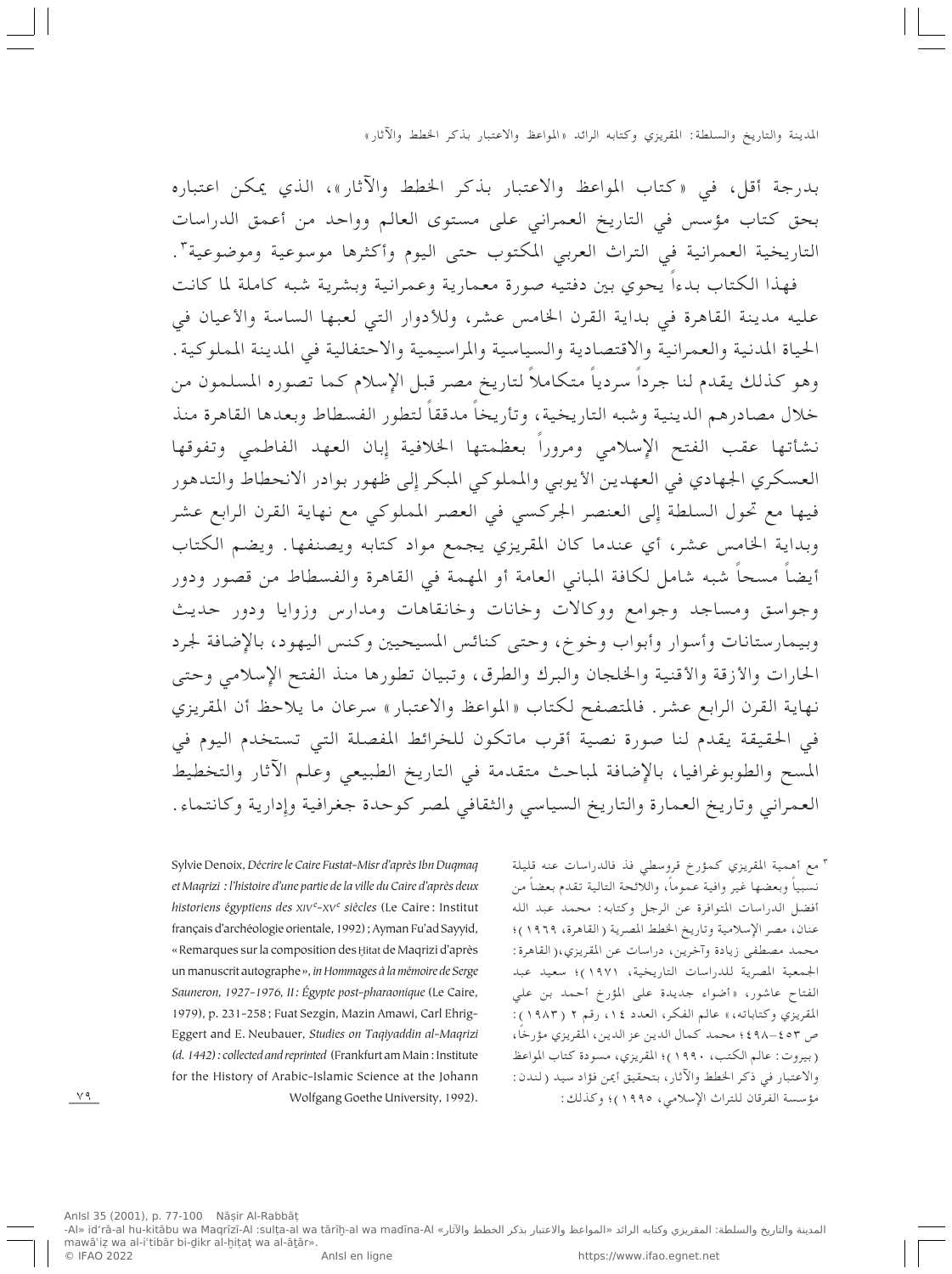وبداية القرن السادس عشر حتى مابعد الفتح العثماني وفيها انحصرت جل اهتمامات المؤرخين بالمحلي والآني٬ . فعلي عكس أعلام مؤرخي القرن الرابع عشر من أمثال النويري والعمري في مصر والذهبي وابن كثير في الشام الذين غطت اهتماماتهم العالم الإسلامي كله، وأحياناً تجاوزته، فقد انشغل معظم كتاب القرن الخامس عشر بتدوين الحملات العسكرية والقمعية والحوادث اليومية للسلاطين وأصحاب الشأن من أمراء ووزراء بتفاصيلها الدقيقة في القاهرة أو دمشق، وبدرجة أقل في المدن الأخرى كحلب والقدس وطرابلس الشام، وبإيراد تراجم الأشخاص المهمين في كل فروع العلم والسلطة، وأحياناً توسيع دائرة اهتمامهم لتشمل طبقات أخرى من الناس من معاصريهم. وقد أدى هذا الاتجاه التخصصي مكانياً وزمانياً لتقوقع المدرسة التاريخية المملوكية المتأخرة وانغلاقها على نفسها. واشتد التنافس بين أعلامها الذين أصبح لكل منهم أتباع ومريدون ومؤيدون. وقد تسبب هذا التحزب والتنافس في الكتابة التاريخية ضيقة المدى أصلاً بالكثير من التكرار والإعادة في التدوين والترجمة والتحليل، وبالكثير من التقاطع الشخصي بين المؤرخين أنفسهم، الذين انشغل بعضهم بالتفتيش عن مثالب معاصريه كي يبرز على حسابهم ونسى الجدة والموضوعية التاريخية.

ولكن هذا الانغلاق وهذا التقوقع والتنافس المر لم يمنعا من ظهور بعض المؤرخين الأفذاذ الذين تمكنوا من تجاوز الظروف الحضارية والفكرية والسياسية التبي وجدوا أنفسهم فيها لكي يسبقوا عصرهم في تفكيرهم وتحليلهم ورؤيتهم التاريخية، ولكي ينتجوا تاريخاً متفرداً، واعياً ومبتكراً. ولعل واحداً من أهم هؤلاء المؤرخين العرب القروسطيين وأكثرهم أصالة وتجديدية هو تقى الدين أحمد بن على بن عبد القادر المقريزي (١٣٦٤–١٤٤٢) ذلك الصوت المتفرد والمتميز في التاريخ القروسطى لمصر وبلاد الشام، بل وفي التاريخ الإسلامي برمته، الذي طاولت مؤلفاته التاريخية مختلف المواضيع من سير وتراجم وخطط ورسائل مقتضبة في مباحث شتبي، والذي أثبت فعلاً أنه يمتلك حساً تاريخياً حقيقياً، مغايراً كل المغايرة للاجترار التدويني الذي طبع معظم انتاج معاصريه. ويعود الفضل في ذلك بالدرجة الأولى للنفس النقدي المدقق الذي يظهر واضحاً في الكثير من مؤلفاته (وإِن كان غائباً في بعضها الأكثر تقليدية)، حتى أنه يشكل العصب المنظم لأشهرها وأعظمها ألا وهو تاريخه لمدينته القاهرة، ولبلده مصر

ص ٨٩-١٢٣ . وعن مقارنة بين ستة مؤرخين متأخرين من العصر المملوكي البرجي راجع: Donald Little, Introduction to Mamluk Historiography, p. 73-99.

٢ عن أسباب تراجع البعد الشمولي في المدرسة التاريخية المملوكية راجع، دوروتيا كرافولسكي، «الدولة المملوكية: البنية والمشروعية من خلال مسالك الأبصار لابن فضل الله العمري»، في كتابها: العرب وإيران: دراسات في التاريخ والأدب من المنظور الأيديولوجي (بيروت، ١٩٩٣)،